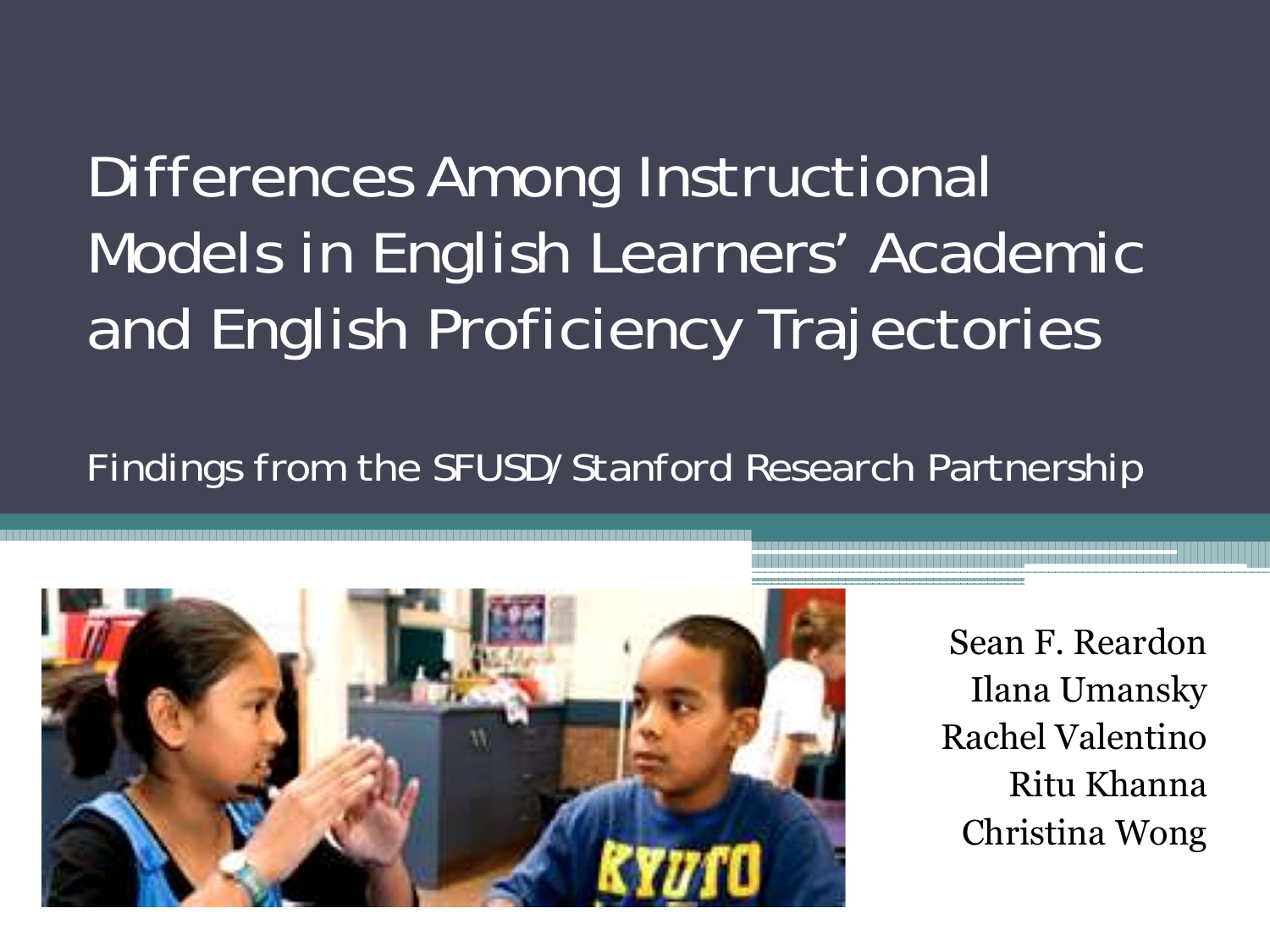# The SFUSD EL Pathways Study

- Goal: compare EL student outcomes across EL instructional pathways.
- The sample includes roughly 18,000 EL students who entered kindergarten in SFUSD from 2002-2010.
	- ~9,000 in English Plus (English Immersion)
	- Ξ ~4,000 in Bilingual Maintenance (Developmental Bilingual)
	- e. ~3,000 in Bilingual Early Exit (Transitional Bilingual)
	- ~2,000 in Dual Immersion
- Sub-analyses for Chinese and Latino ELs.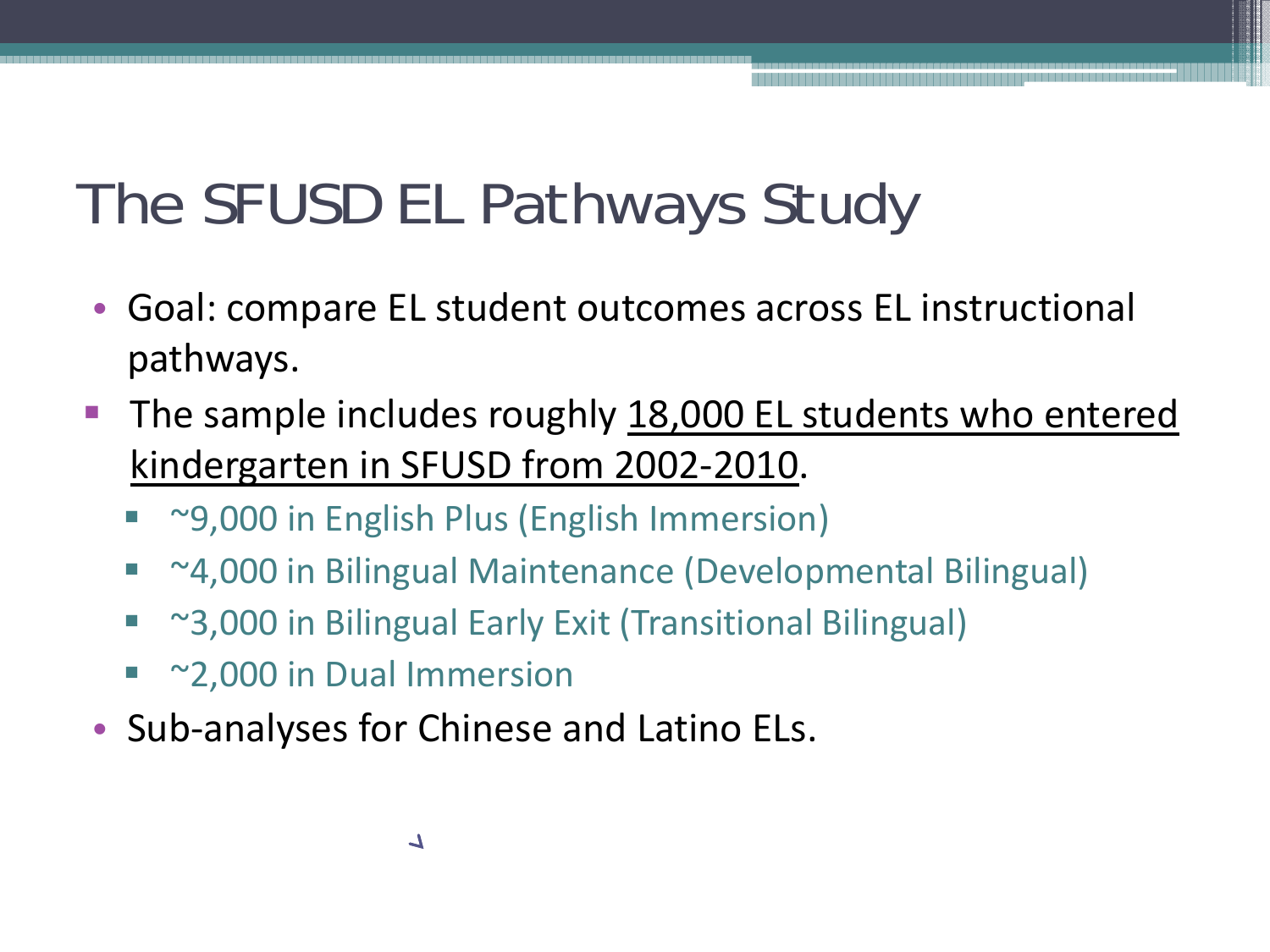### Research Context

- Relatively little high-quality evidence regarding relative effectiveness of different EL instructional models
	- $\Box$ English Immersion Programs
	- $\Box$ Bilingual Instruction Programs
	- $\Box$ Dual Immersion Programs
- Competing theoretical perspectives regarding relative effectiveness
	- $\Box$ **English Immersion**  $\rightarrow$  **faster English proficiency**  $\rightarrow$  **faster access** to core curricular content
	- $\Box$  $\overline{\phantom{a}}$  Two-language programs  $\rightarrow$  better second language development (transfer) and no loss of academic content while learning new language.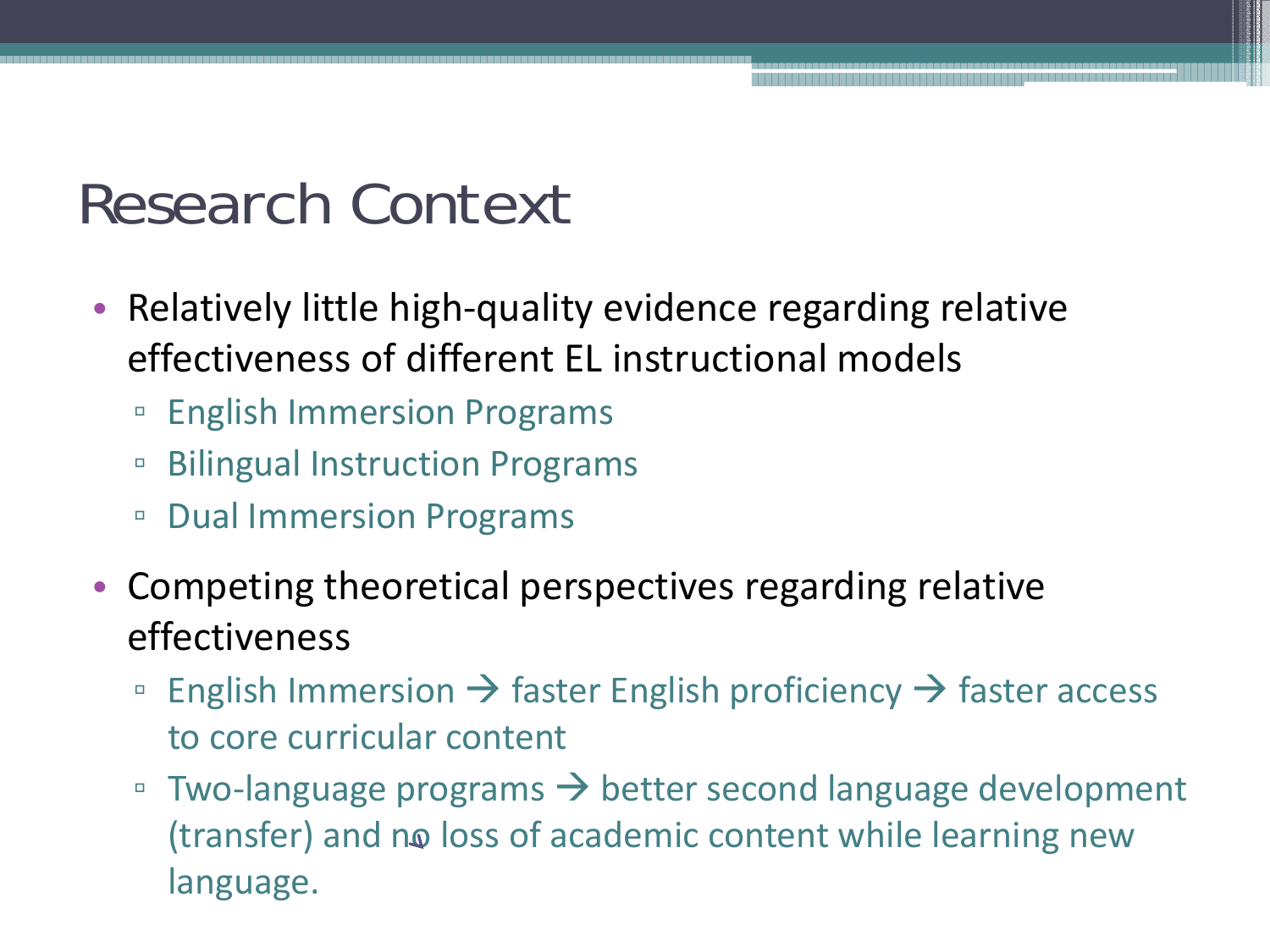### SFUSD Context

- **Lau Consent Decree** requiring English Learners have access to the core curriculum through language pathways (*Lau v. Nichols*, decided on January 21, 1974).
- • **Proposition 227** requiring parents/guardians to sign annual waivers for students to participate in language pathways (*English in Public Schools Initiative*, passed on June 2, 1998) .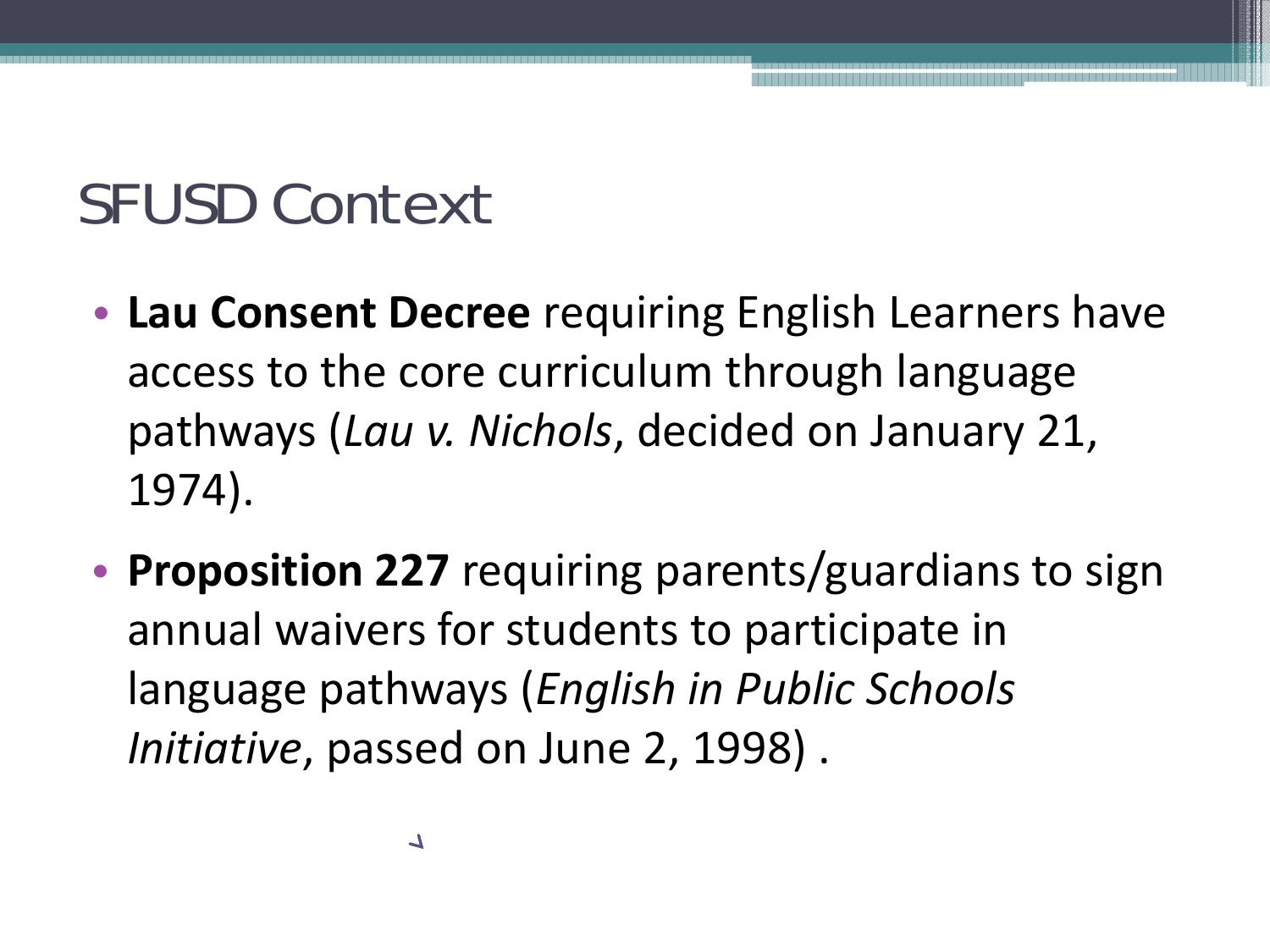### SFUSD Context

- SFUSD has a large and diverse EL student population:
	- $\Box$  37% EL
		- ~40% Spanish-speaking
		- ~40% Chinese-speaking
		- ~20% Other language backgrounds
- The district offers currently four distinct & well-articulated instructional Pathways for EL students:
	- $\Box$ English Plus
	- $\Box$ Biliteracy  $\sim$ Bilingual Early Exit  $\rightarrow$  Bilingual Maintenance
	- $\Box$ Dual Immersion
	- $\Box$ Newcomer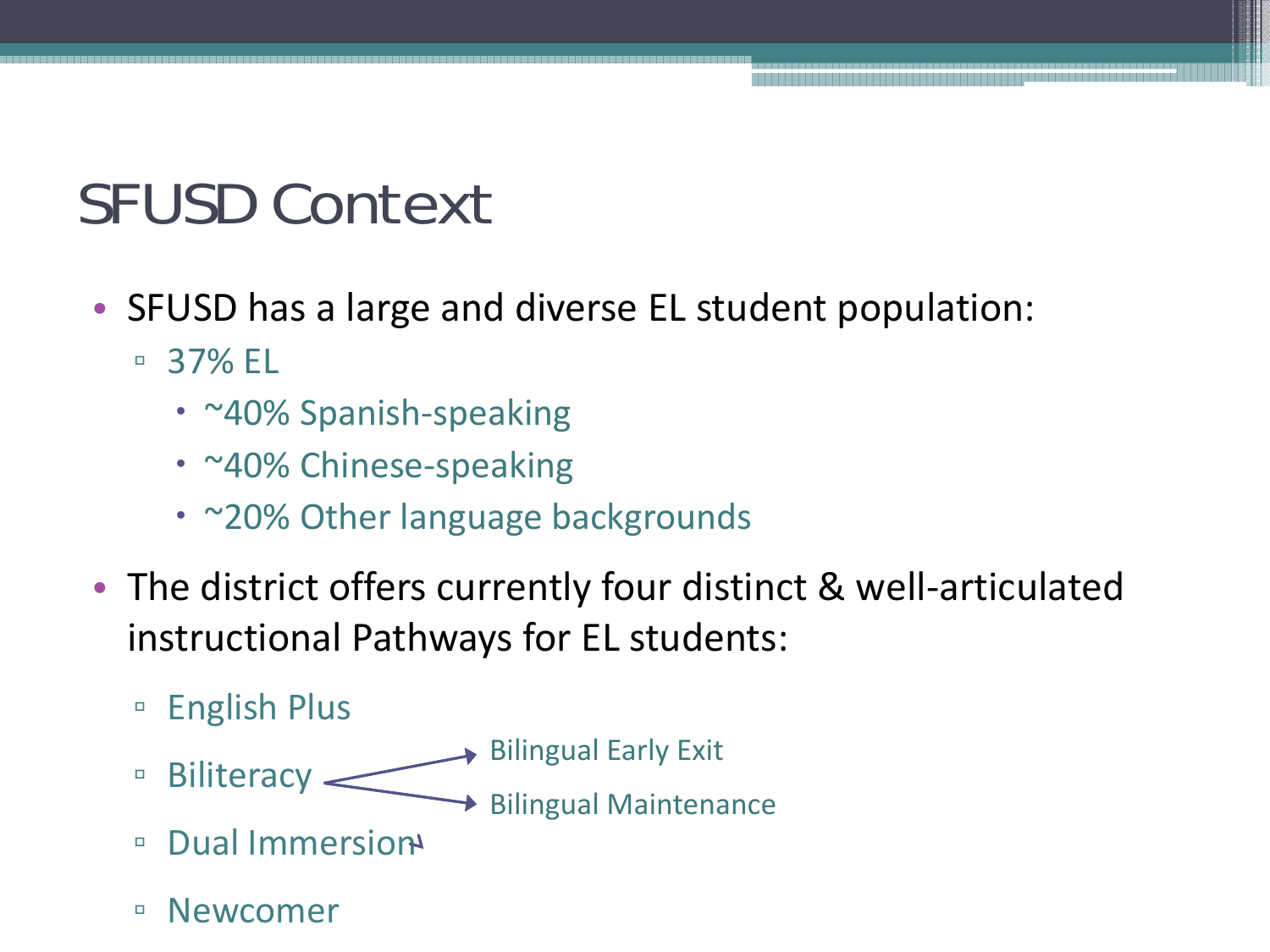| <b>Pathway</b>               | <b>English Plus</b>                                                                                                                                                                                             | <b>Biliteracy</b>                                                                                                                                    | <b>Dual</b><br><b>Immersion</b>                                                                                                                      | <b>Newcomer</b>                                                                                                      | <b>Bilingual</b><br><b>Maintenance</b>                                                                                                             | <b>Bilingual Early</b><br><b>Exit</b>                                                                                                                |
|------------------------------|-----------------------------------------------------------------------------------------------------------------------------------------------------------------------------------------------------------------|------------------------------------------------------------------------------------------------------------------------------------------------------|------------------------------------------------------------------------------------------------------------------------------------------------------|----------------------------------------------------------------------------------------------------------------------|----------------------------------------------------------------------------------------------------------------------------------------------------|------------------------------------------------------------------------------------------------------------------------------------------------------|
| Program<br>Intention         | To support language<br>& academic<br>development with<br>English instruction<br>for low-incidence<br>ELL groups or for<br>students whose<br>parents want their<br>children to be in<br><b>English Immersion</b> | To help native<br>speakers students<br>become fluent in<br>both languages                                                                            | To help native<br>speakers, bilingual<br>students, and<br>English only<br>students become<br>fluent in both<br>languages                             | To help<br>transition<br>recently arrived<br><b>EL students</b><br>adjust to their<br>new language<br>and culture    | To develop<br>competency in<br>English while<br>maintaining native<br>language<br>proficiency (i.e.<br>bilingualism) and<br>academic<br>competency | To develop<br>English<br>proficiency and<br>academic<br>mastery with<br>primary language<br>support to access<br>the core<br>curriculum as<br>needed |
| Population<br><b>Served</b>  | EL students with<br><b>Initial Fluent English</b><br>Proficient (IFEP),<br><b>Reclassified Fluent</b><br><b>English Proficient</b><br>(RFEP), and English<br>Only (EO) students                                 | EL students with<br><b>Initial Fluent English</b><br>Proficient (IFEP) or<br><b>Reclassified Fluent</b><br><b>English Proficient</b><br>(RFEP)       | $1/3 - 1/2$ not<br>proficient in the<br>target language<br>$2/3 - 1/2$<br>proficient in the<br>target language                                       | Recently arrived<br>ELs with CELDT<br>level 1 or 2                                                                   | 100% EL, IFEP or<br><b>RFEP</b>                                                                                                                    | 100% EL, IFEP or<br><b>RFEP</b>                                                                                                                      |
| Instructional<br><b>Time</b> | -100% English<br>- 30 min/day of<br>English Language<br>Development (ELD)<br>- Coursework and<br><b>Specially Designed</b><br>Academic<br>Instruction in<br>English (SDAIE)                                     | $K-1^{st}$ : 80-90% in<br>native language<br>By 5 <sup>th</sup> : 50% in<br>English & 50% in<br>native language.<br>Slight variations by<br>language | $K-1^{st}$ : 80-90% in<br>native language<br>By 5 <sup>th</sup> : 50% in<br>English & 50% in<br>native language.<br>Slight variations by<br>language | 2 periods of<br>intensive<br>English<br>Language<br>Development;<br>primary<br>language<br>support when<br>available | K: 50-90% native<br>language<br>depending on<br>students'<br>proficiency.<br>- Proportion<br>English increases<br>depending on<br>students         | K: 50-90% native<br>language<br>depending on<br>students'<br>proficiency.<br>- Proportion<br>English increases<br>at quick pace.                     |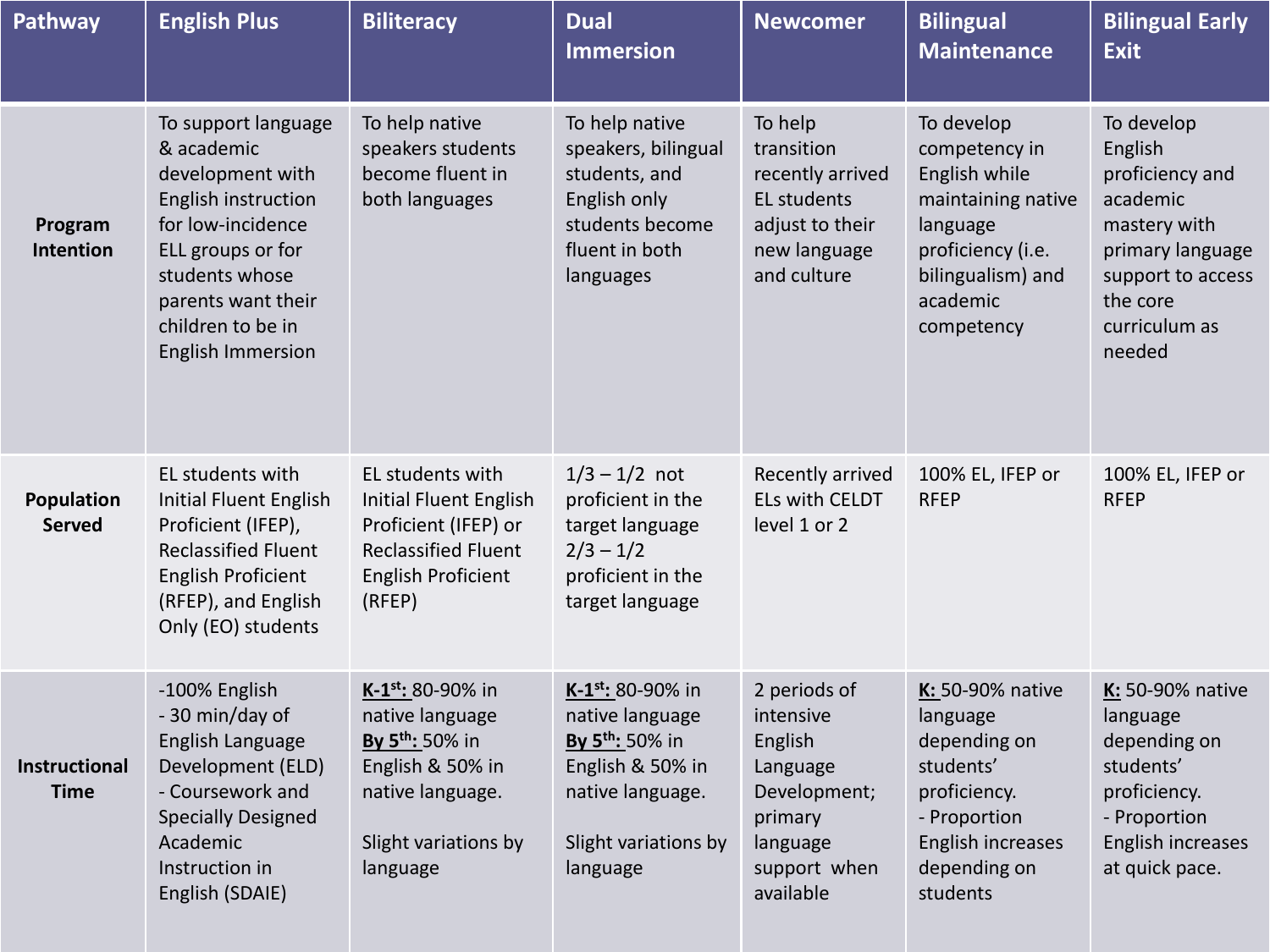

### Number of EL Kindergarteners, 2000-2010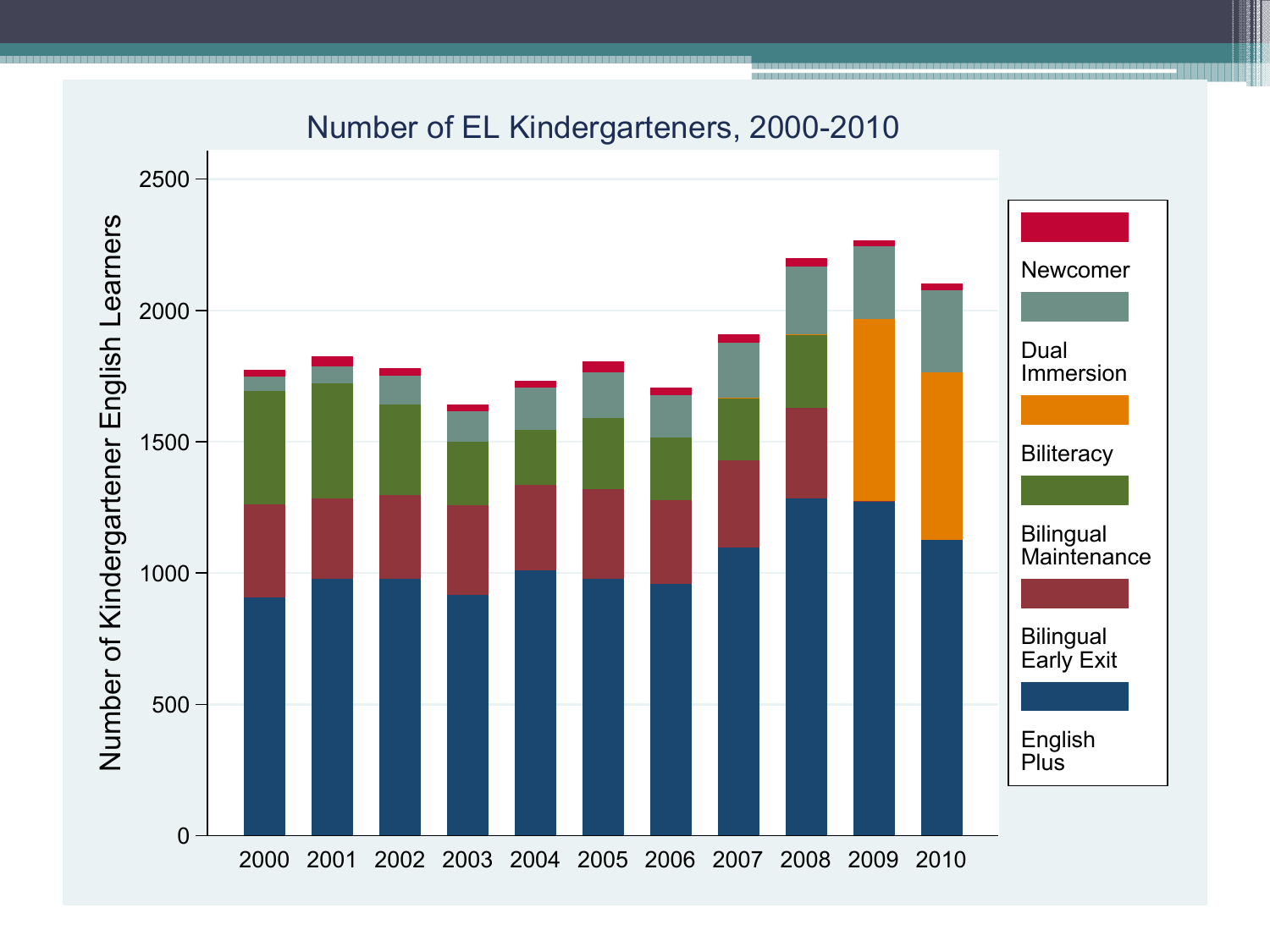

### Number of Latino EL Kindergarteners, 2000-2010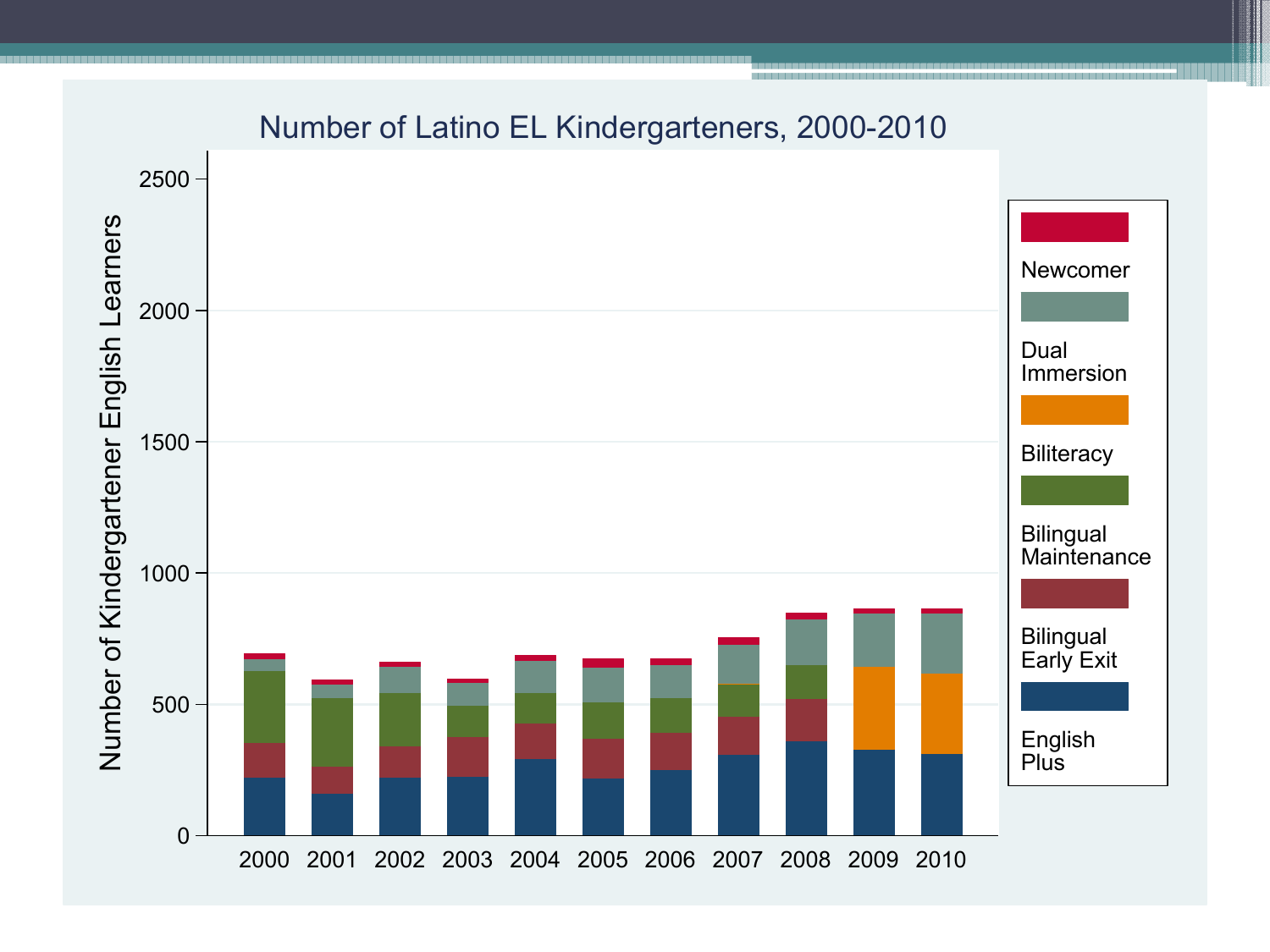

#### Number of Chinese EL Kindergarteners, 2000-2010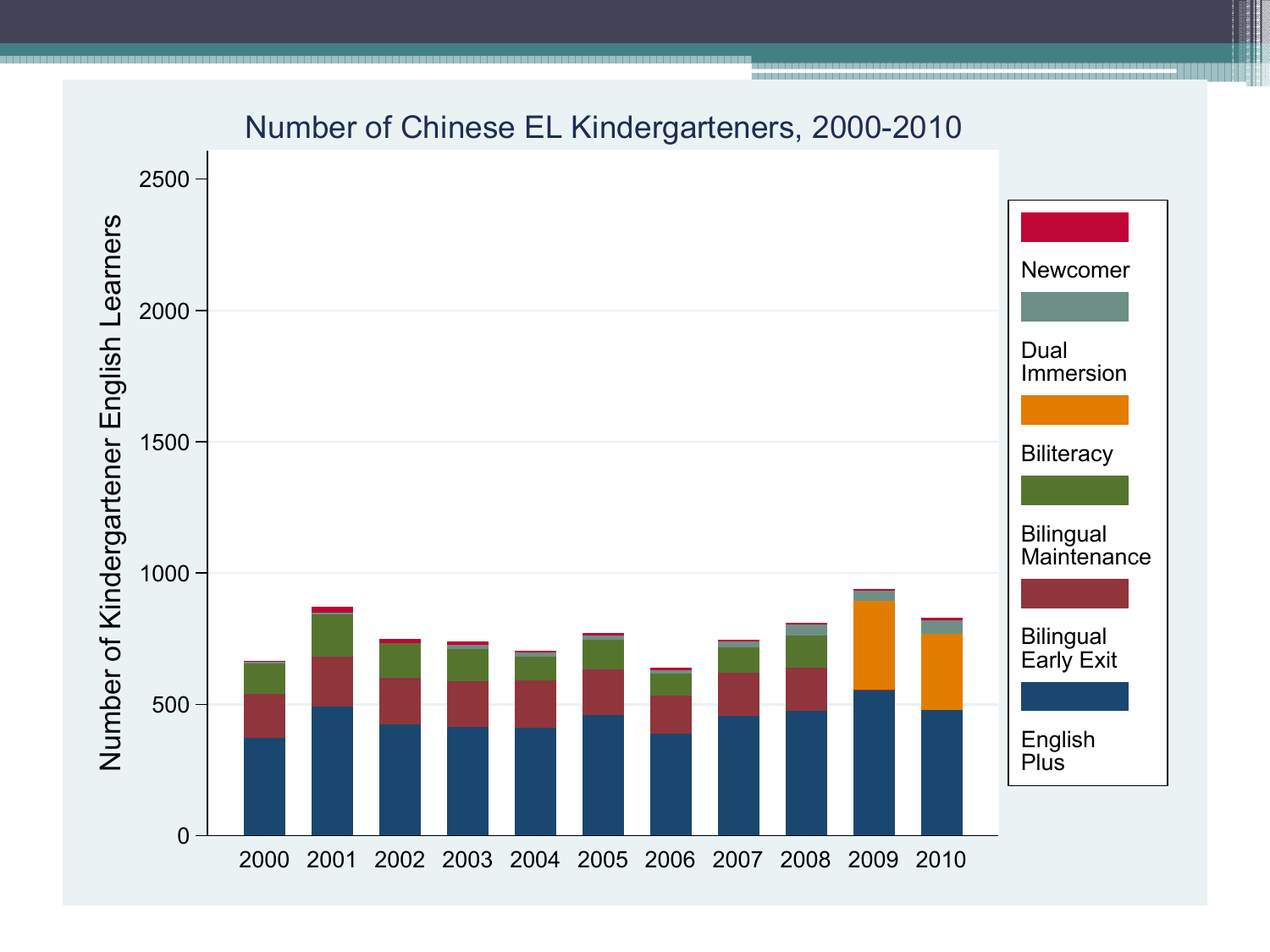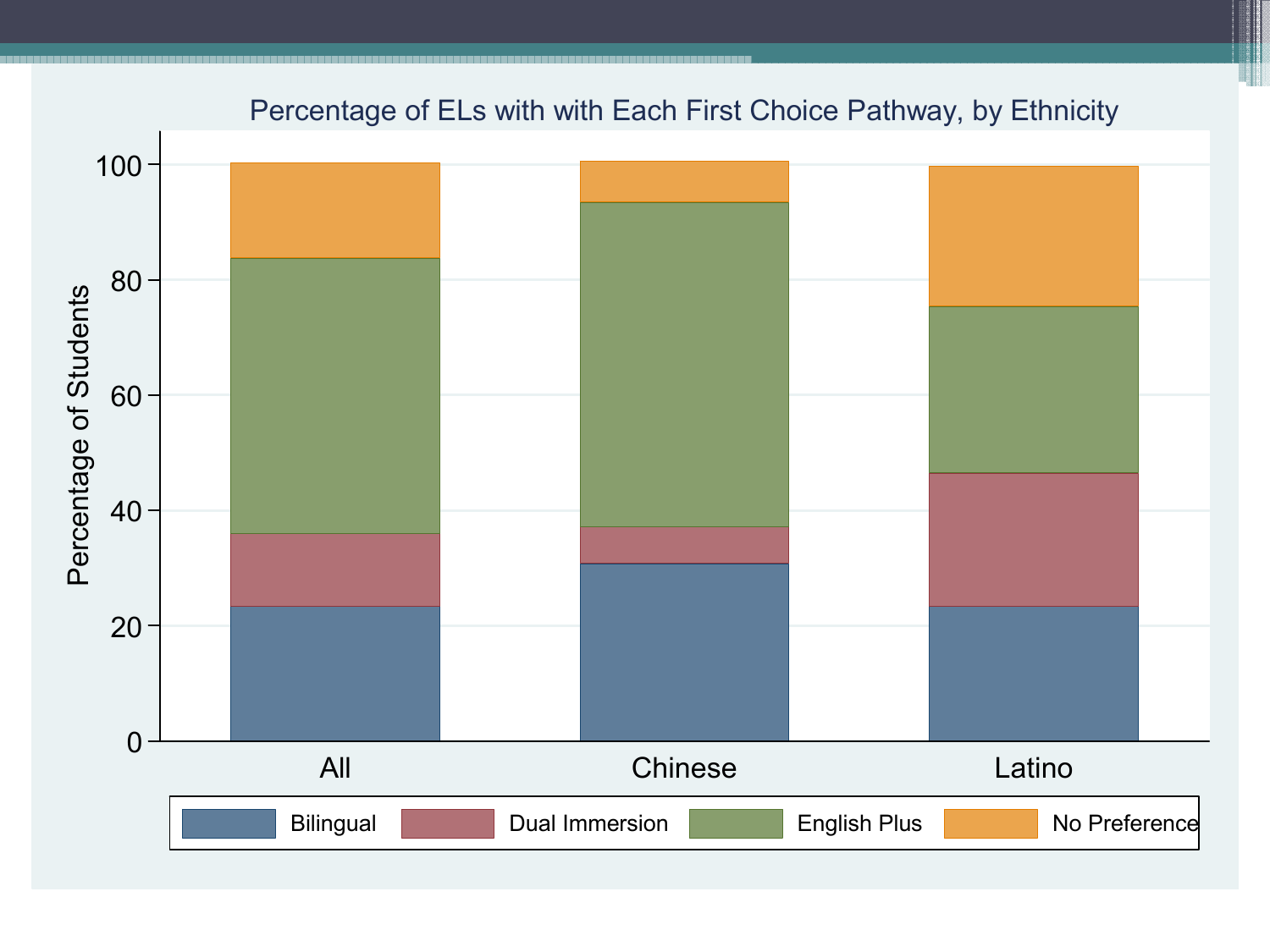# Study design

- • Regression analyses (event history and growth modeling) of associations between pathways and student outcomes.
	- Kindergarteners classified as EL at start of K
	- □ Controls for demographics, <u>initial English</u> proficiency (CELDT speaking and listening test scores), parental school and pathway preferences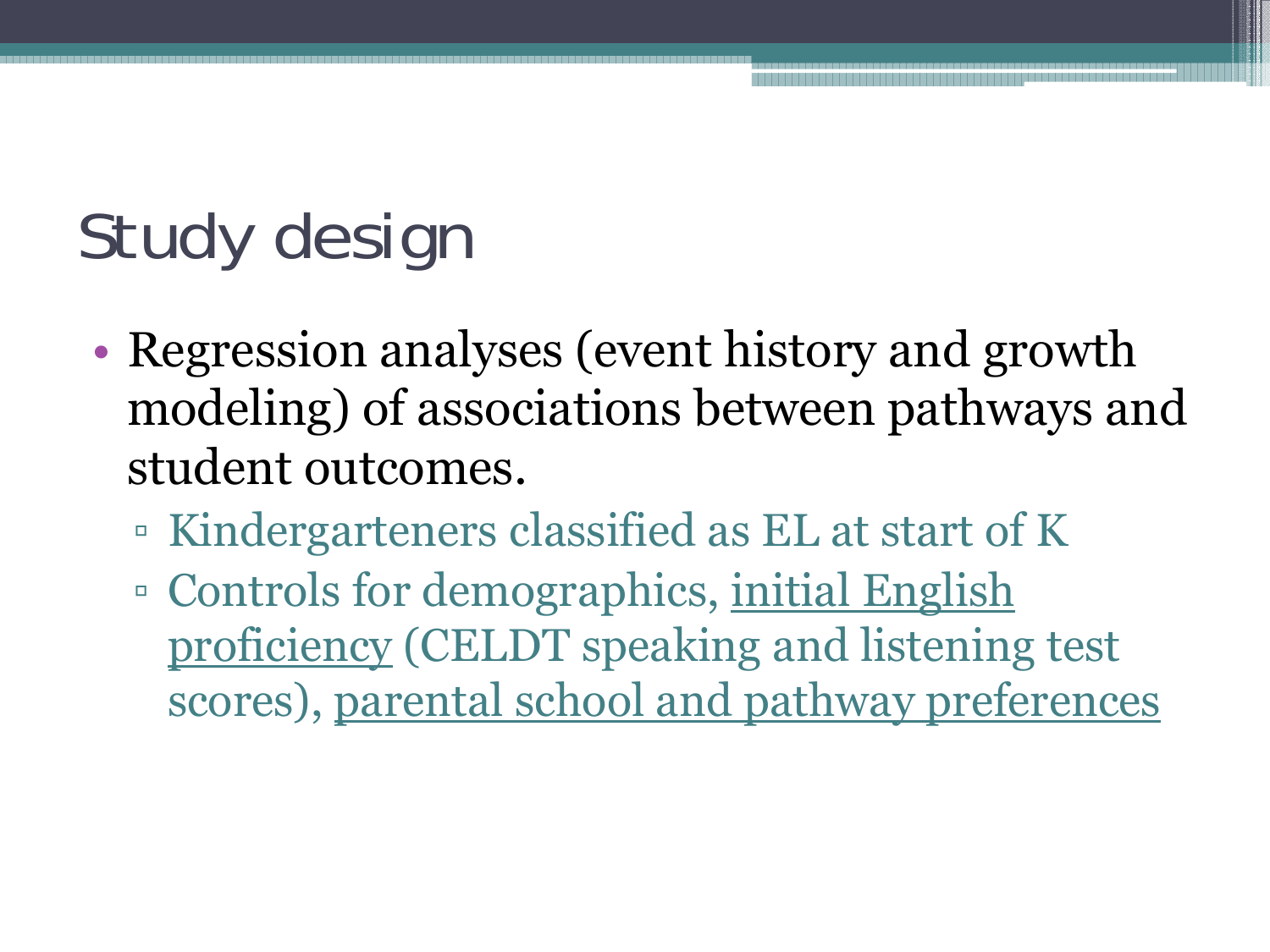# Student Outcomes

- Reclassification Criteria
	- □ English Proficiency California English Language Development Test (CELDT)
	- □ ELA Achievement California Standards Test (CST)
	- $\Box$  Eligibility for Reclassification as Fluent English Proficient
- Reclassification as Fluent English Proficient
- Math and ELA (CST) Achievement Trajectories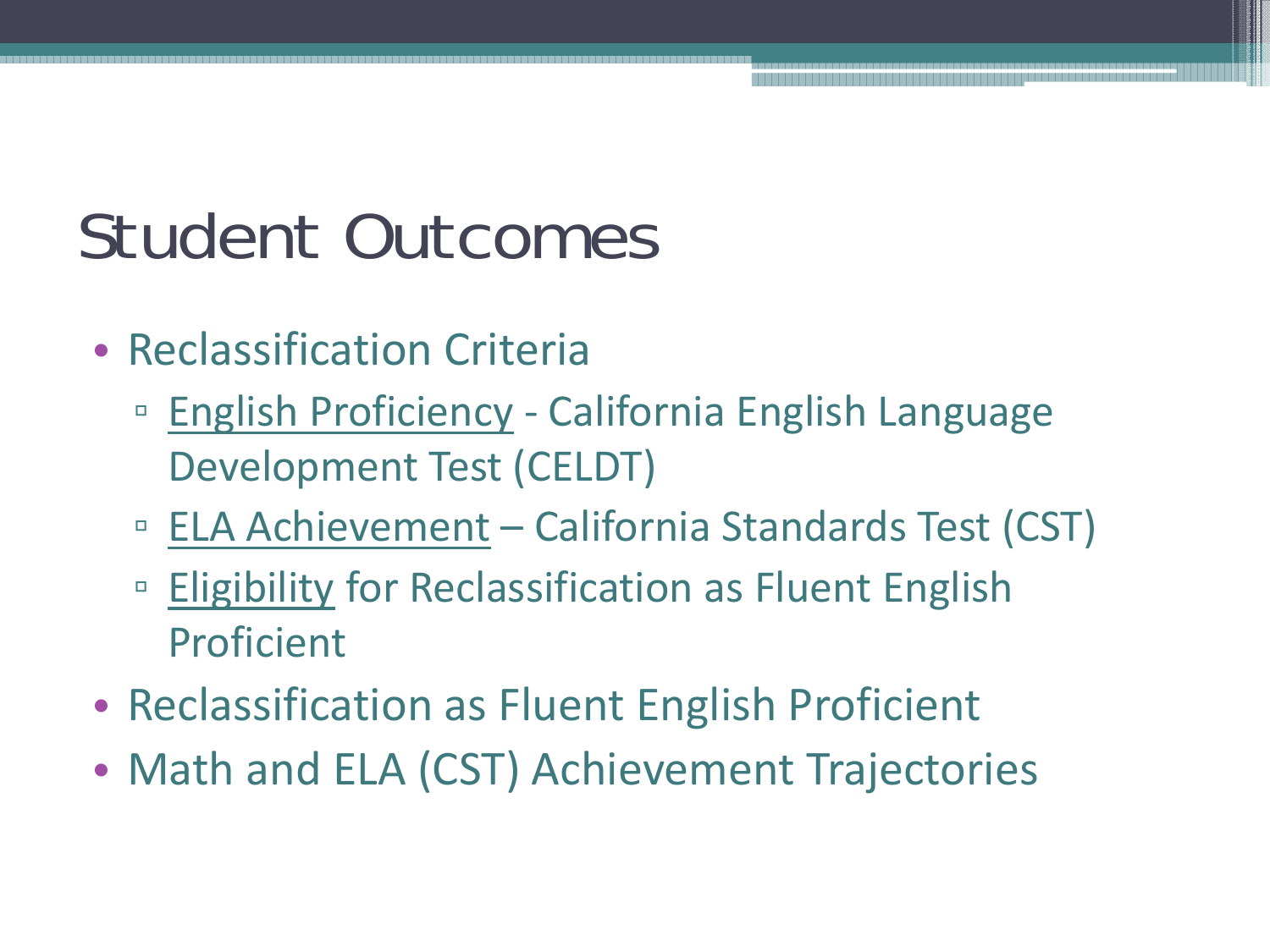# Key outcome patterns to attend to

- •Differences in shape of outcome trajectories
- • Distinction between progress toward English and academic proficiency and progress toward reclassification
- • Latino/Chinese EL differences in outcomes (our study design does not address why)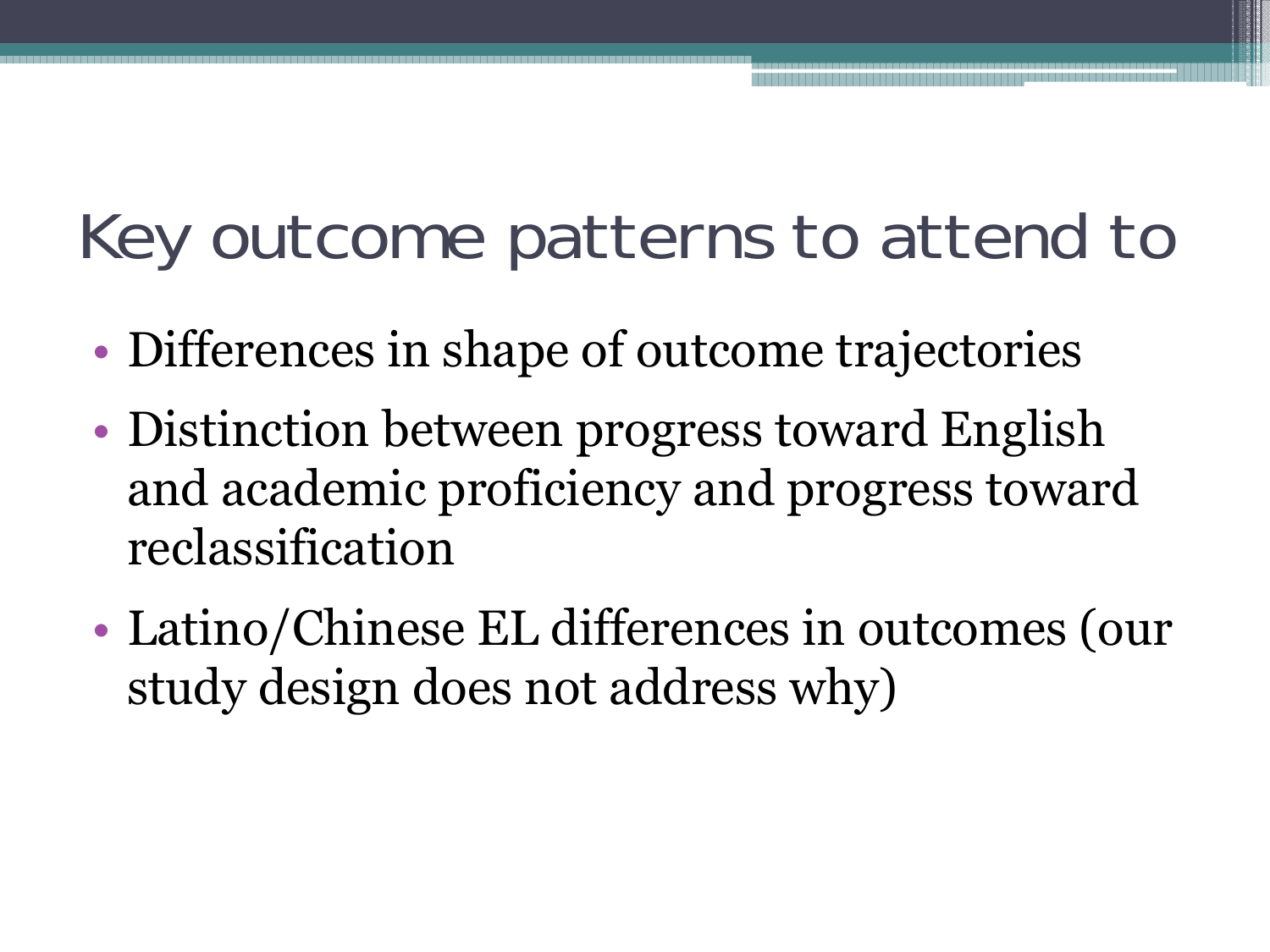# English Proficiency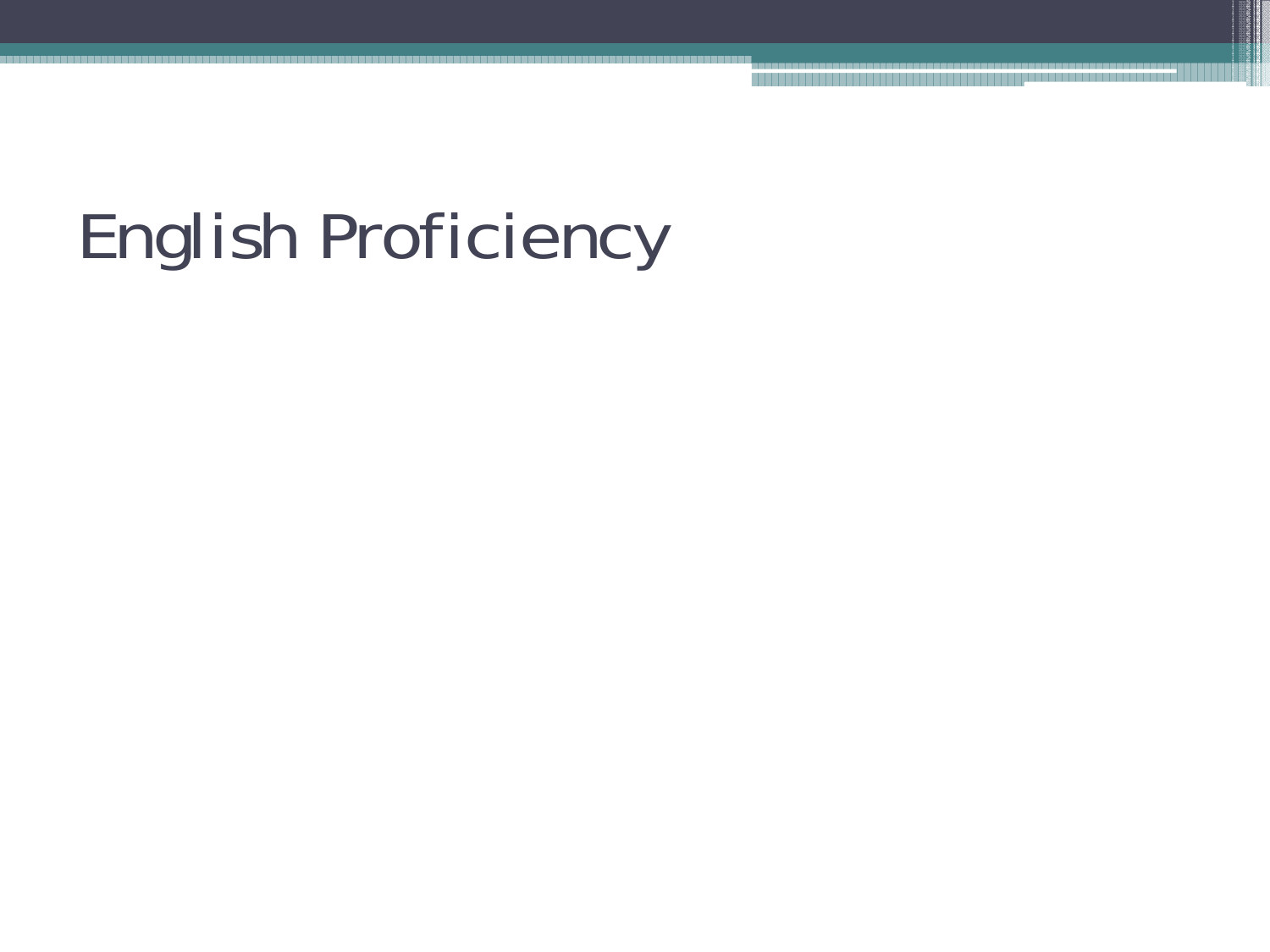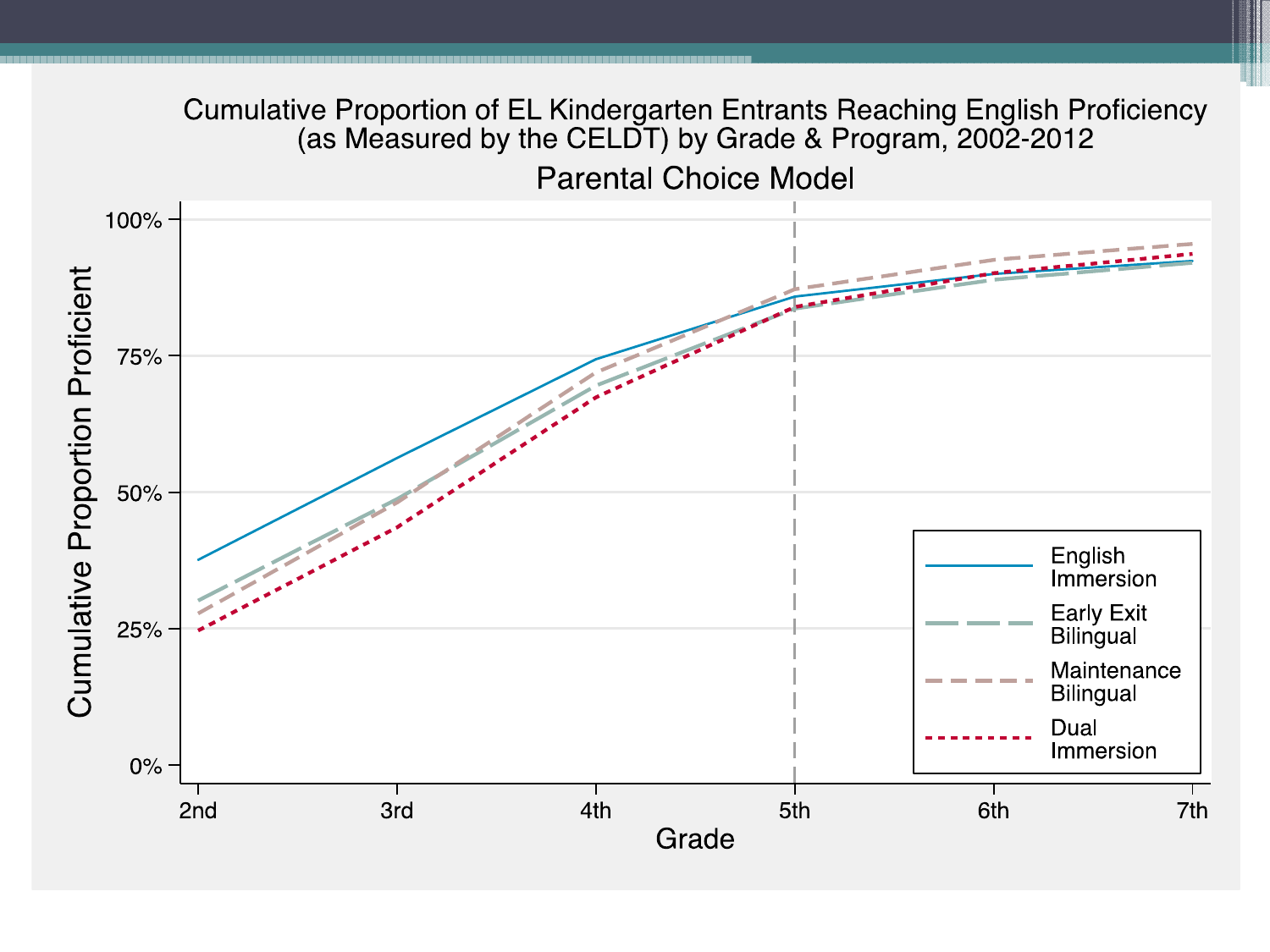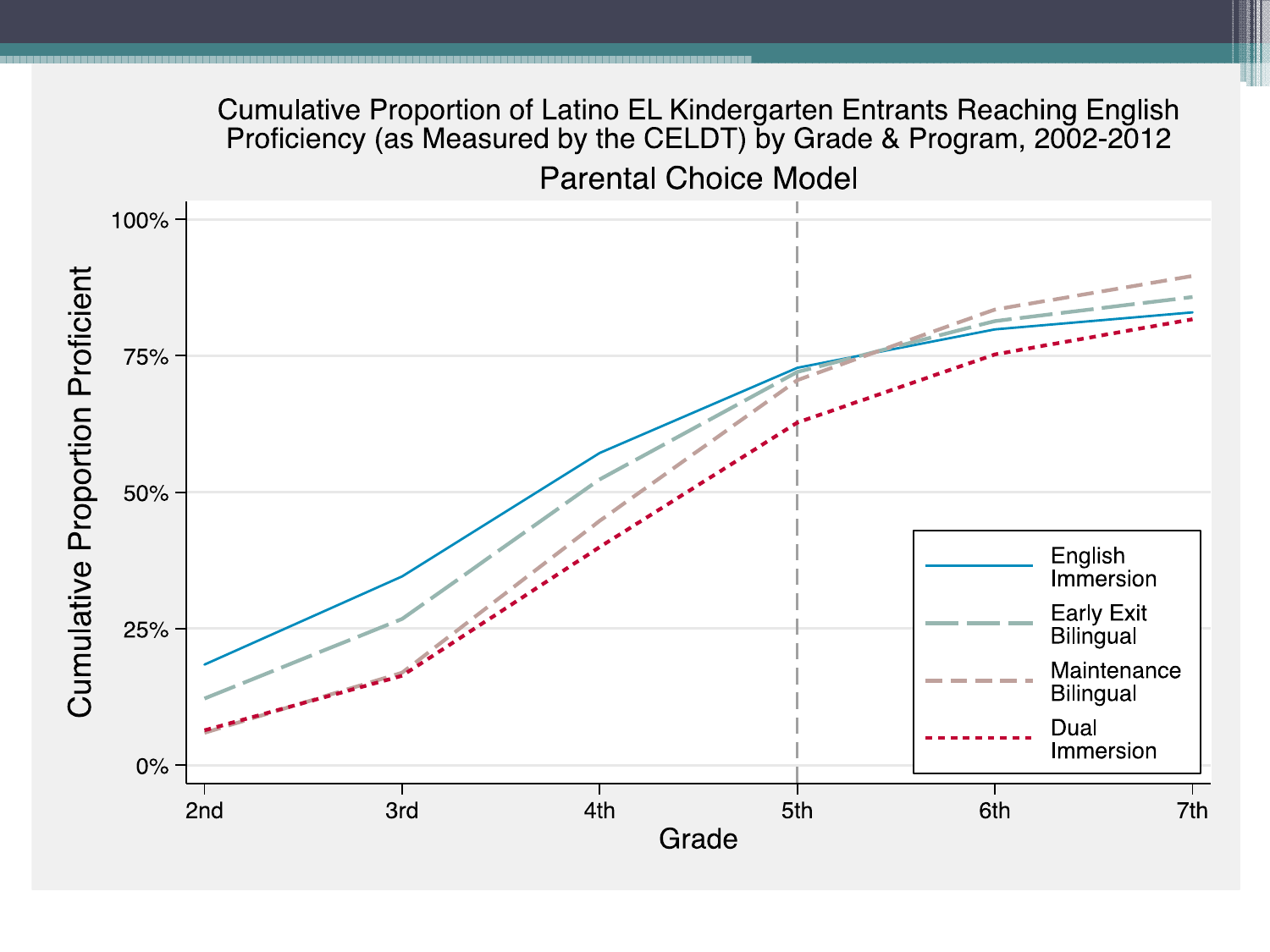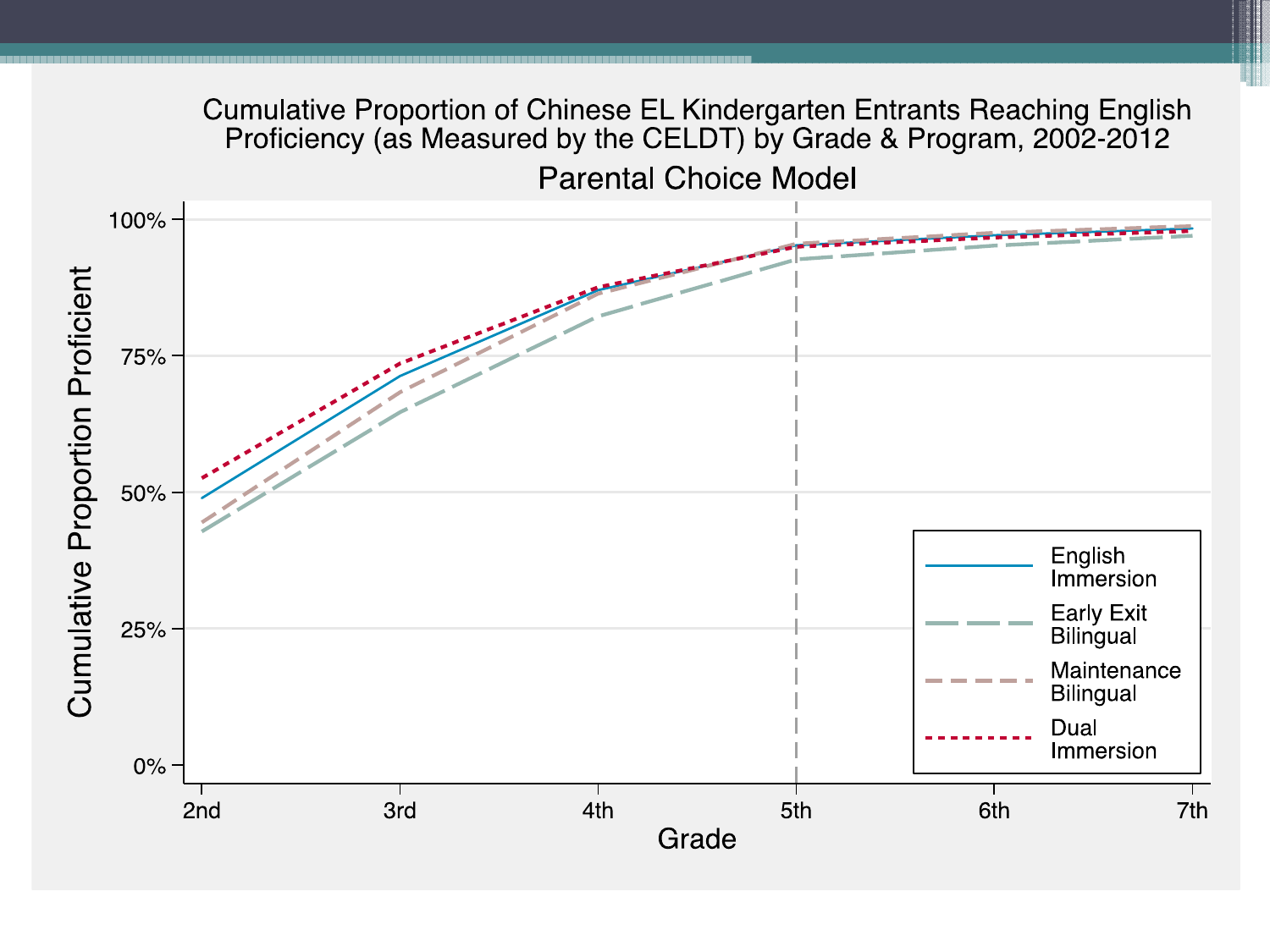# ELA Achievement Criterion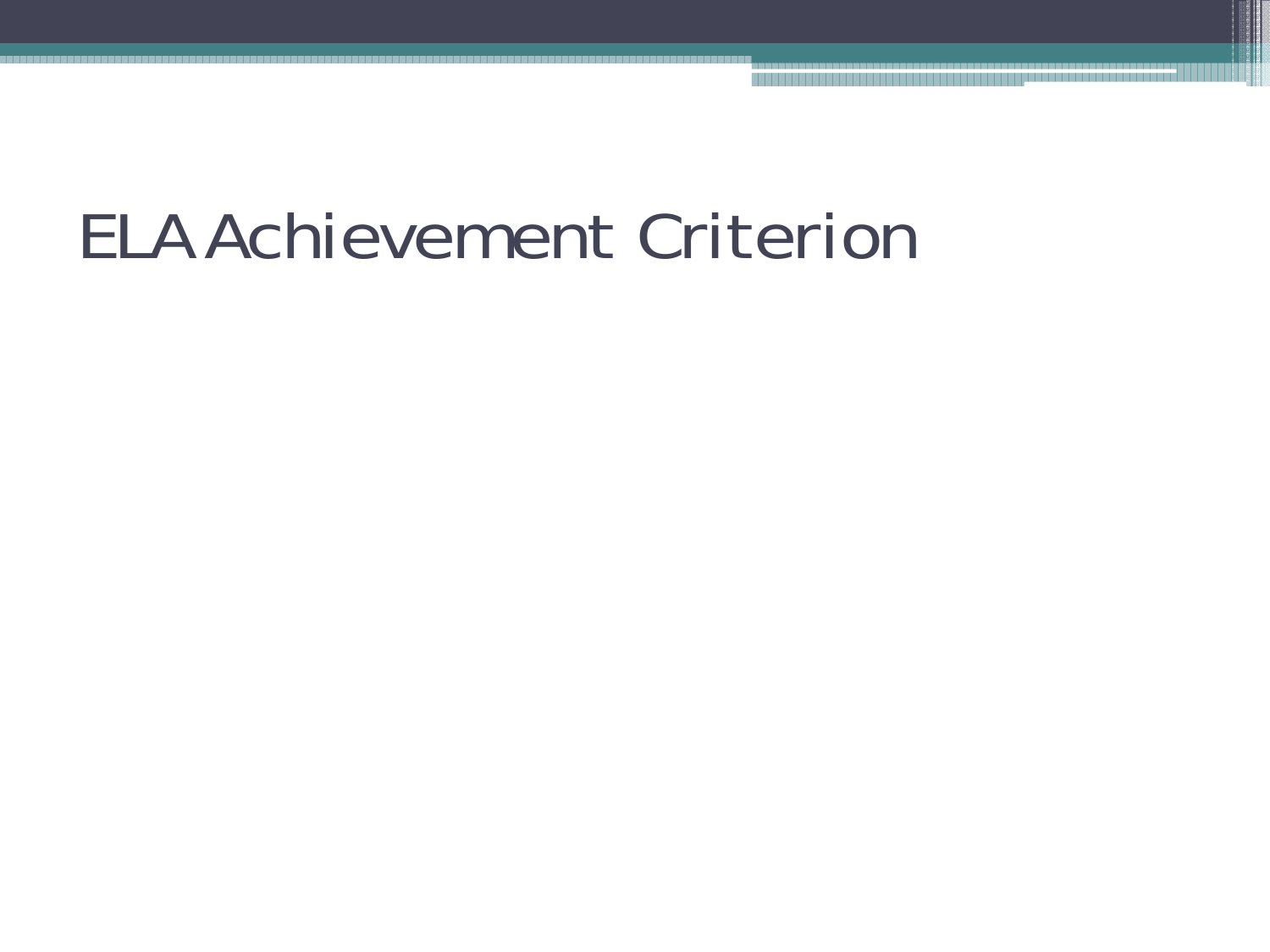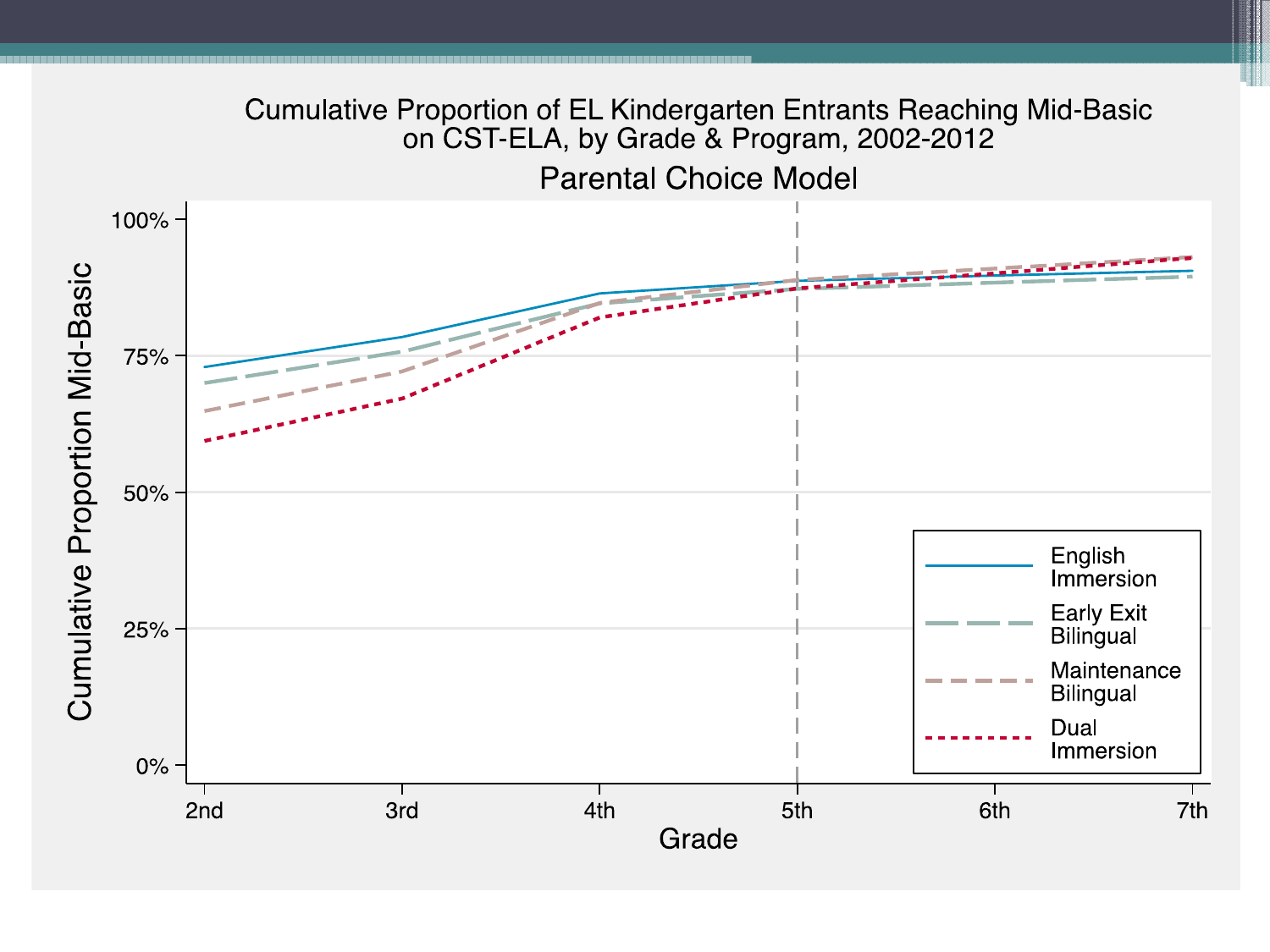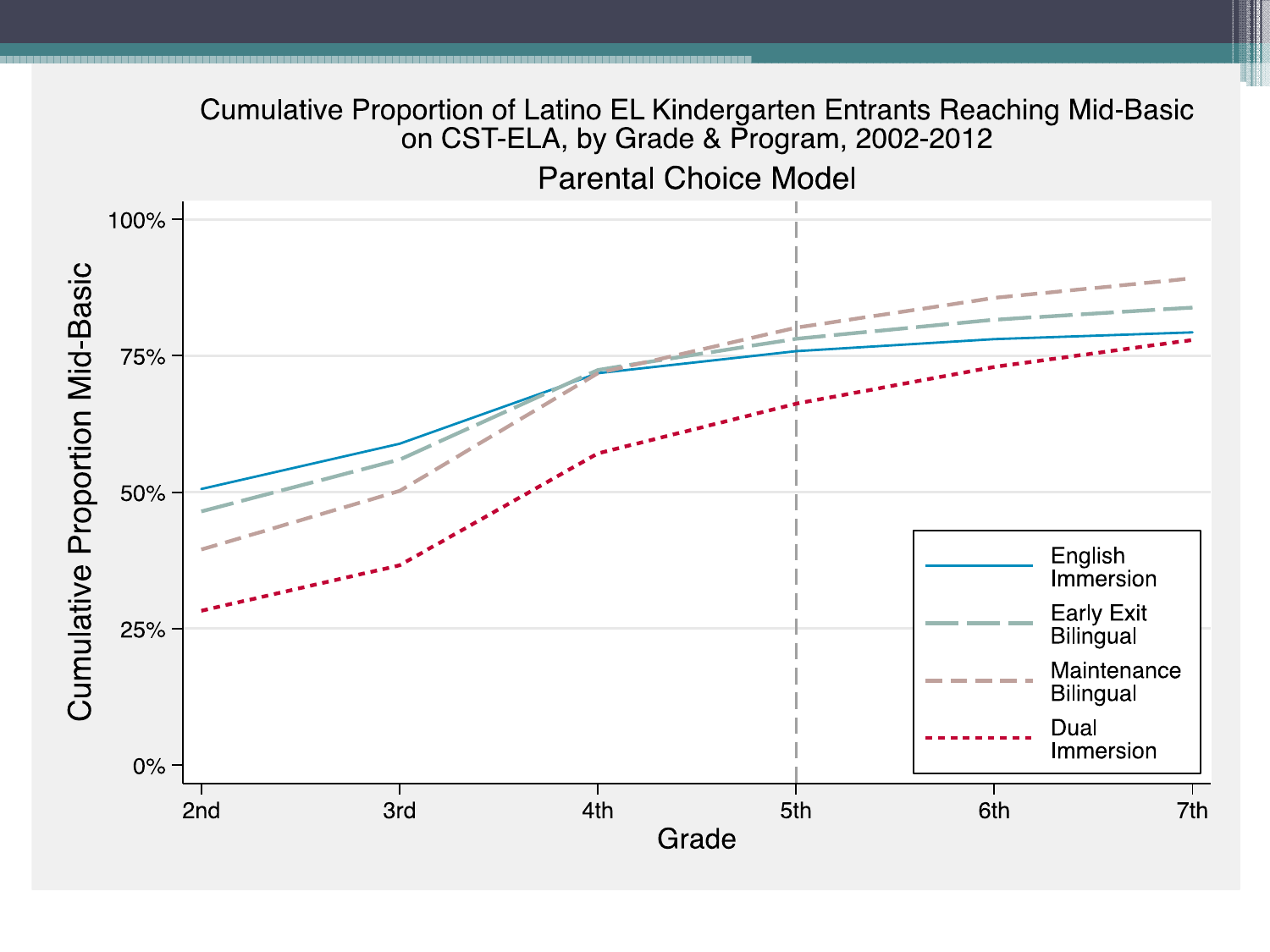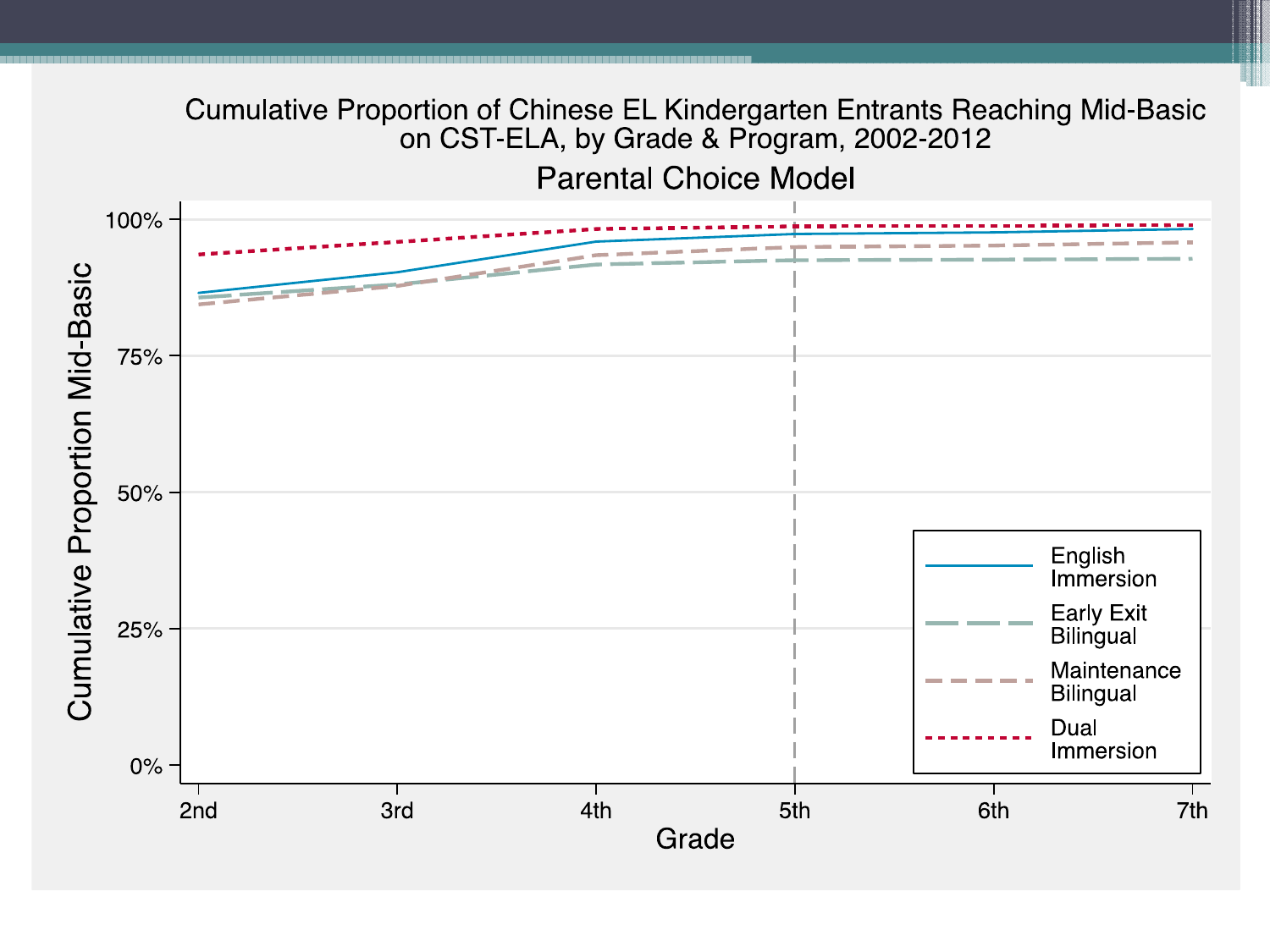# Eligibility for Reclassification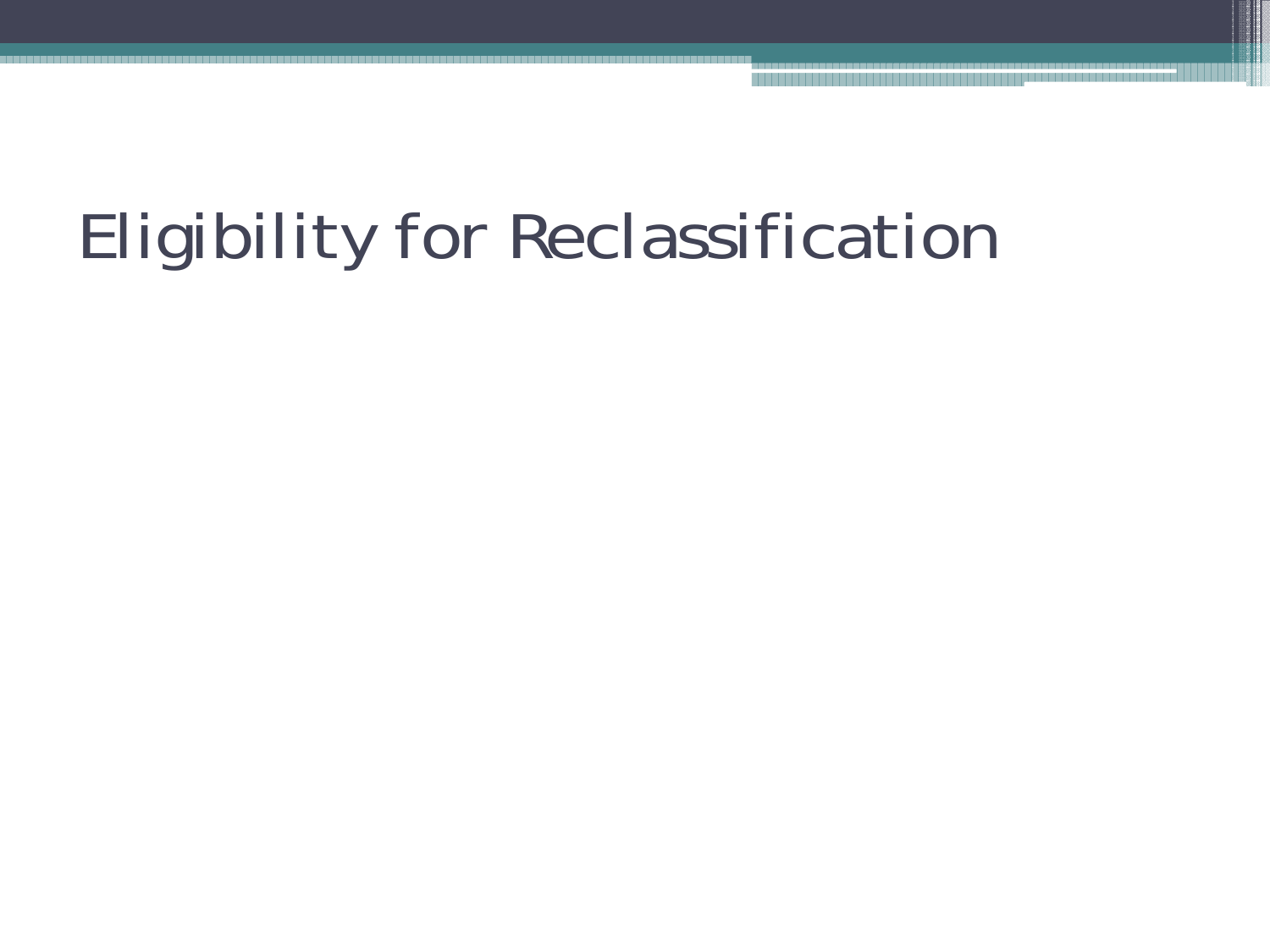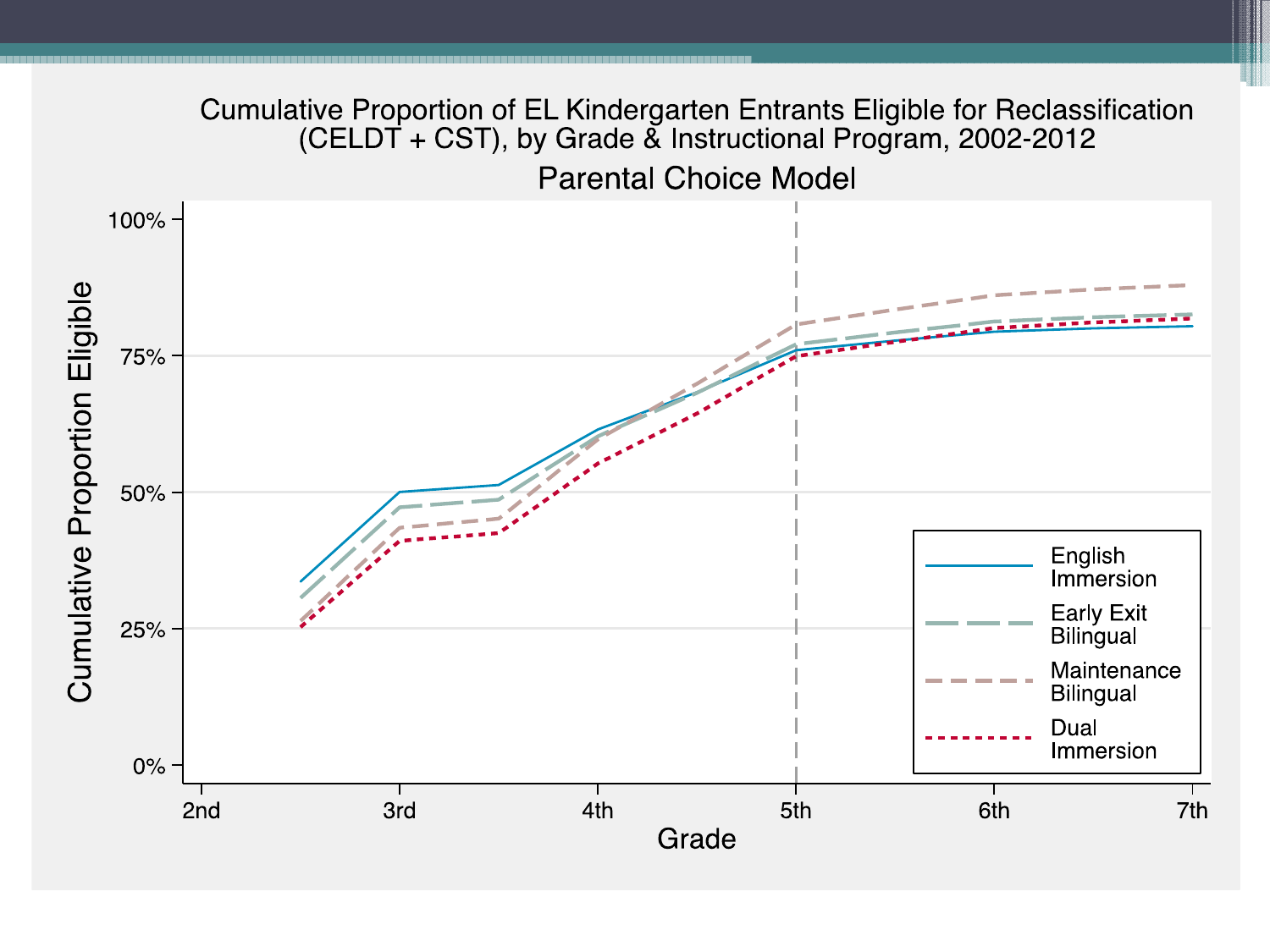#### Cumulative Proportion of Latino EL Kindergarten Entrants Eligible for Reclassification (CELDT + CST), by Grade & Instructional Program, 2002-2012 **Parental Choice Model**  $100\%$  -Cumulative Proportion Eligible 75% -50% -English Immersion **Early Exit** 25% Bilingual Maintenance **Bilingual** Dual Immersion  $0\%$ 2nd **3rd** 4th 5th 6th 7th Grade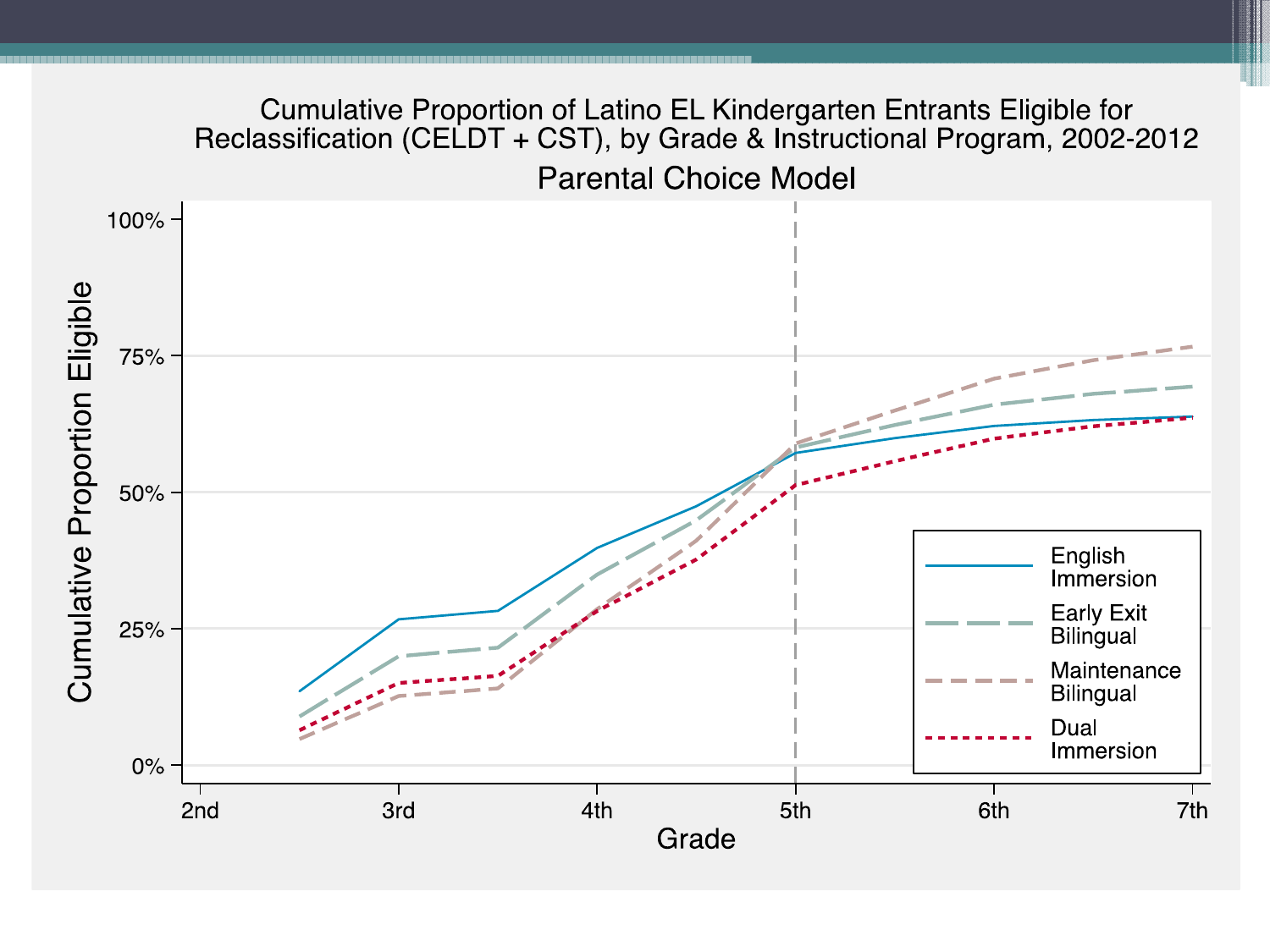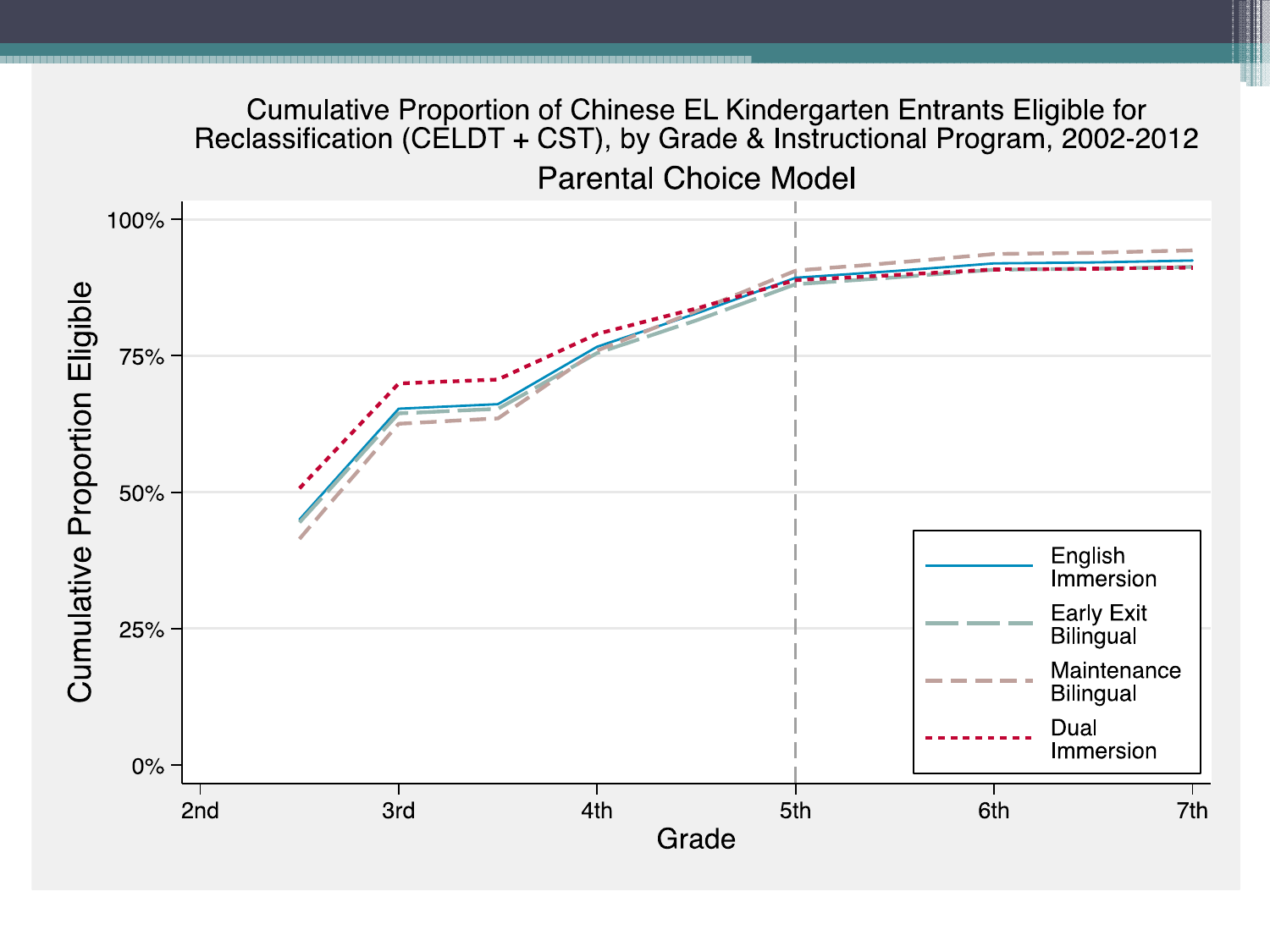# Reclassification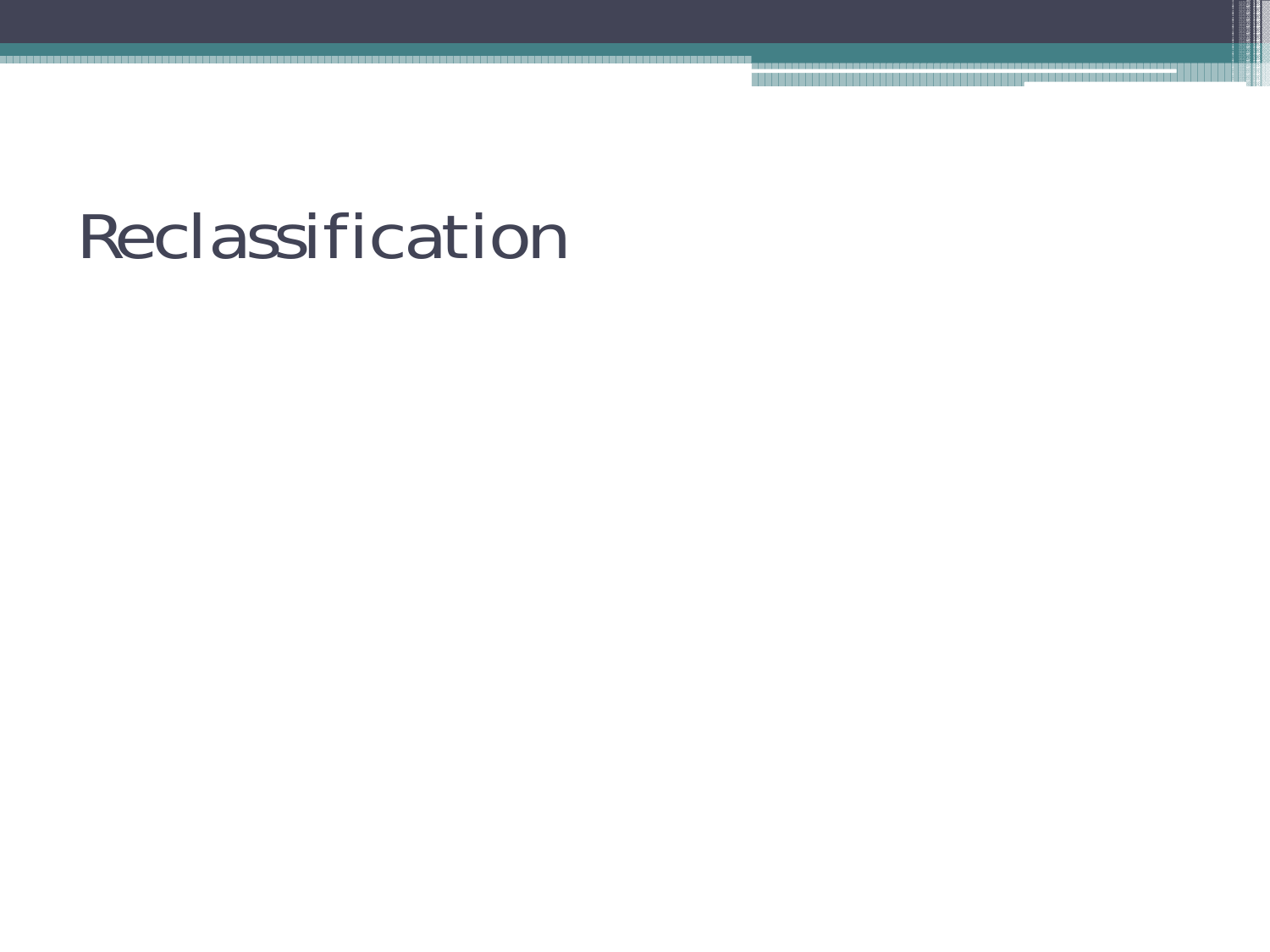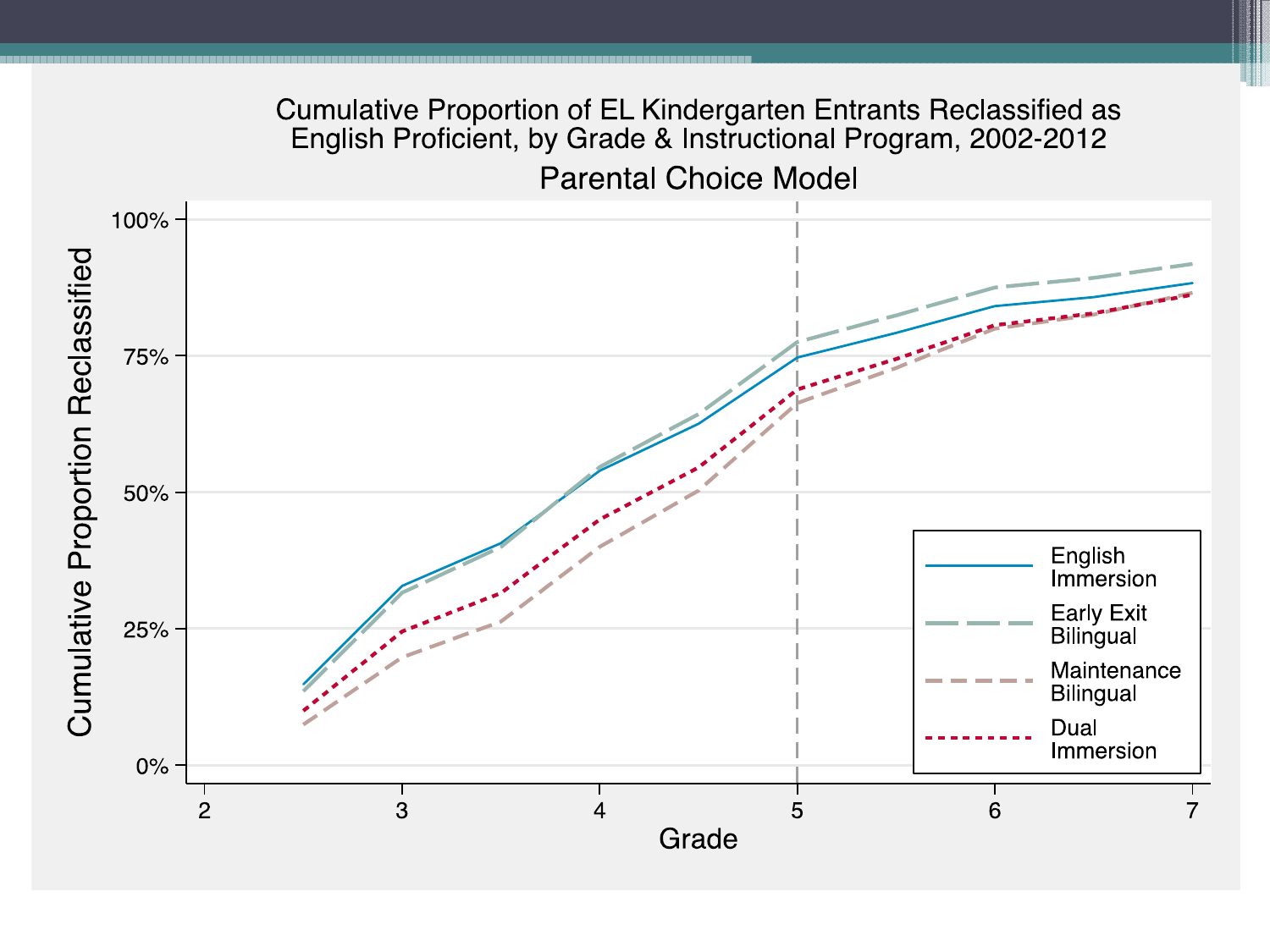#### Cumulative Proportion of Latino EL Kindergarten Entrants Reclassified as English Proficient, by Grade & Instructional Program, 2002-2012

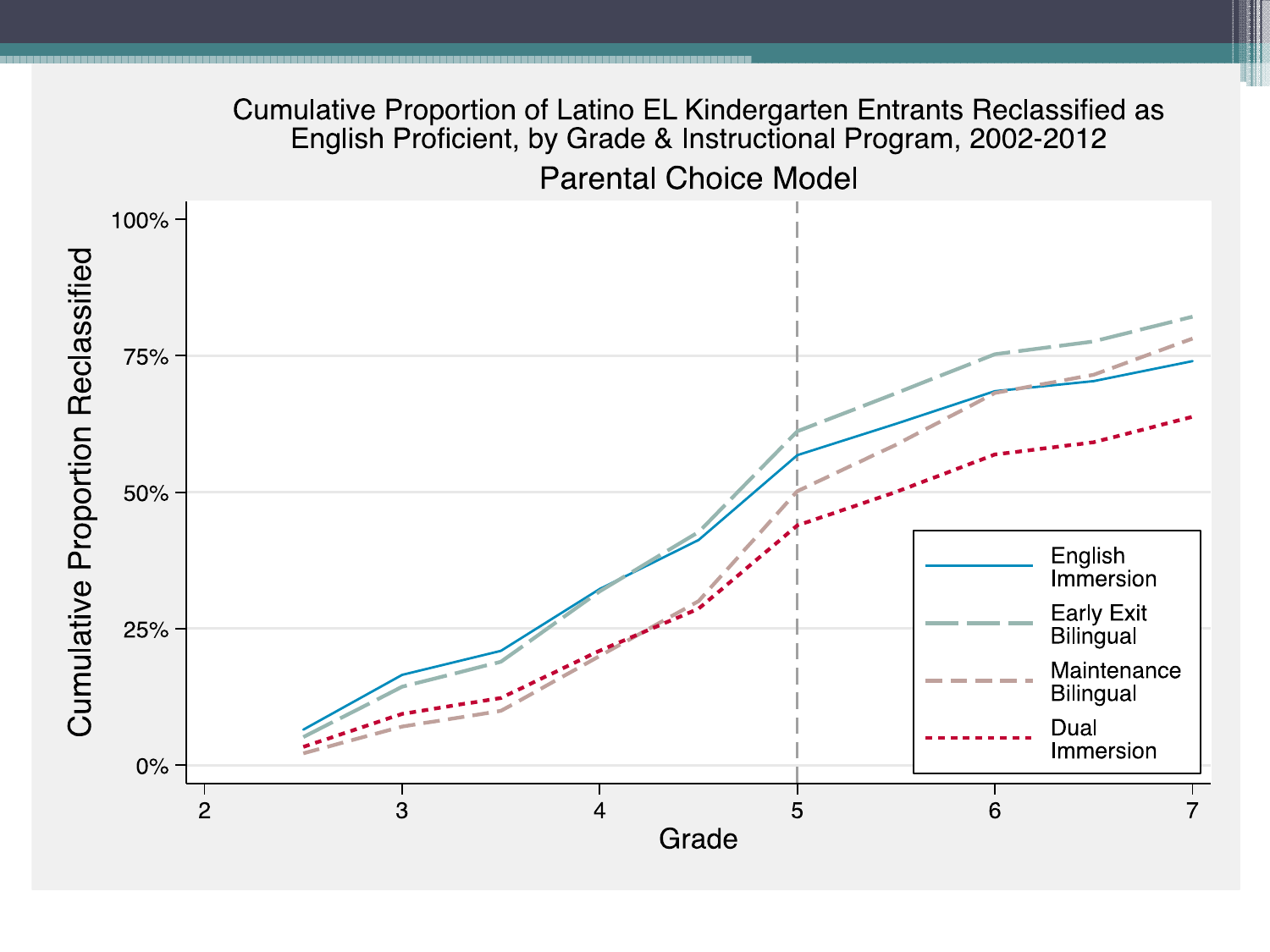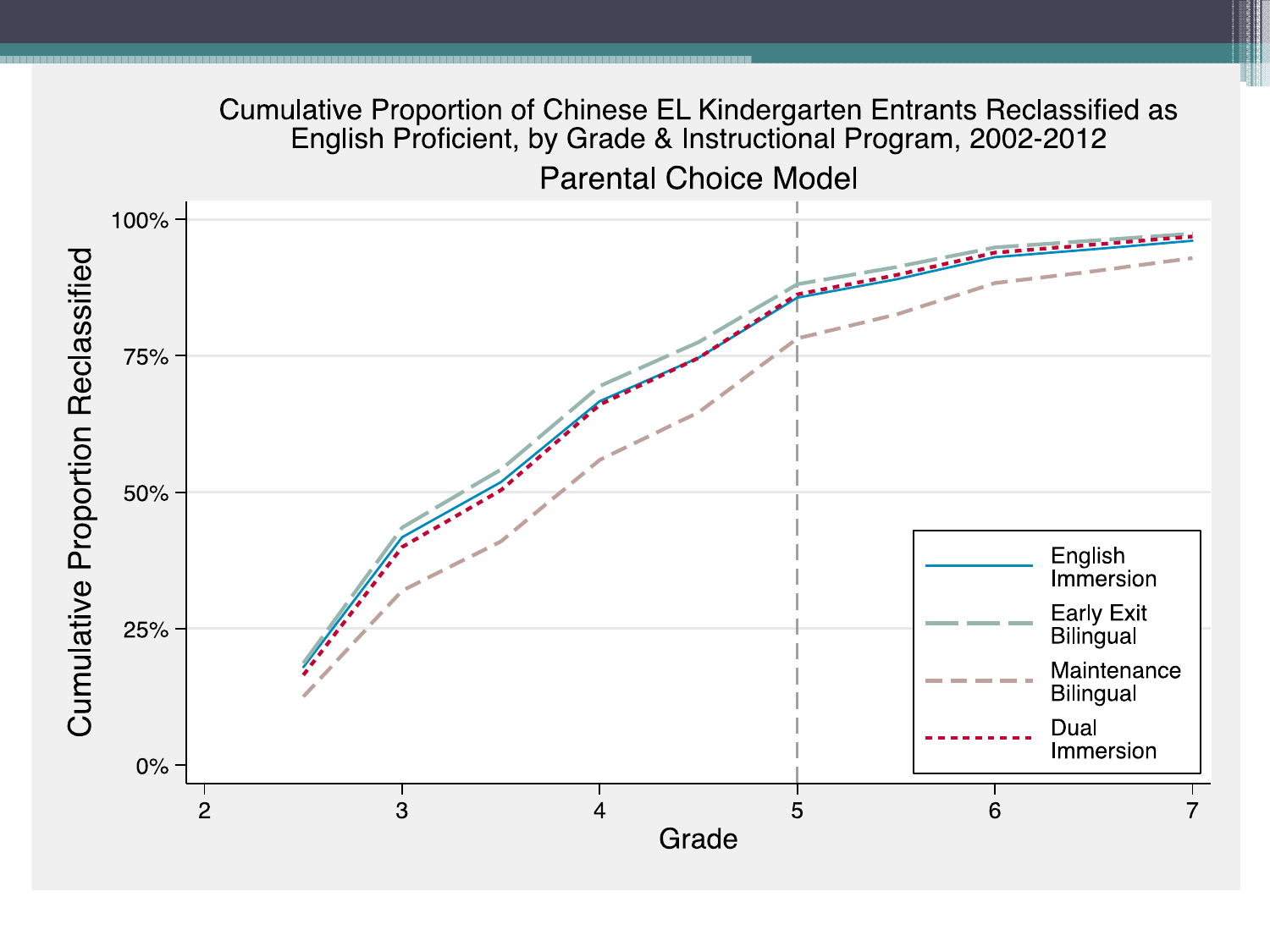# ELA and Math Achievement **Trajectories**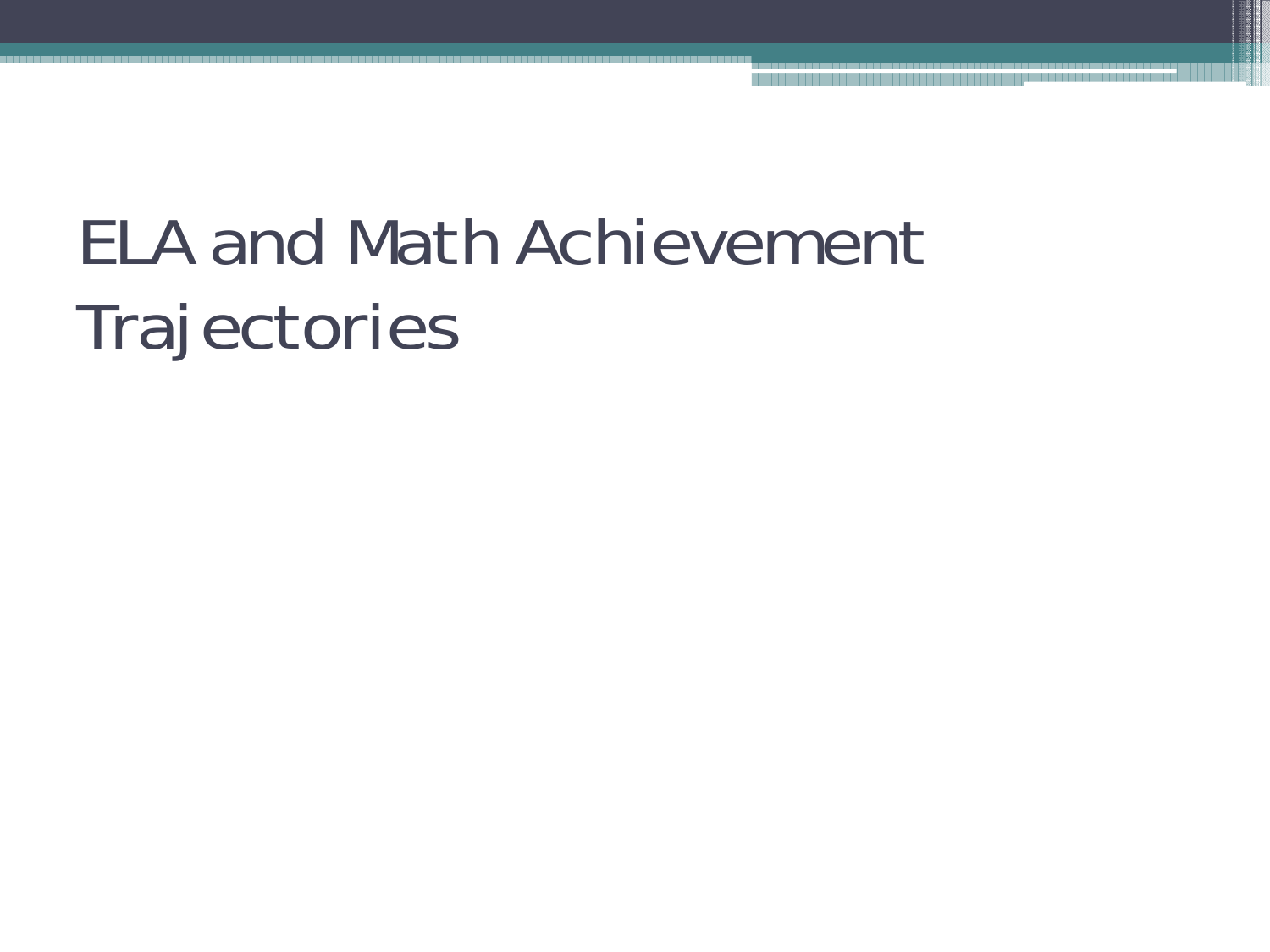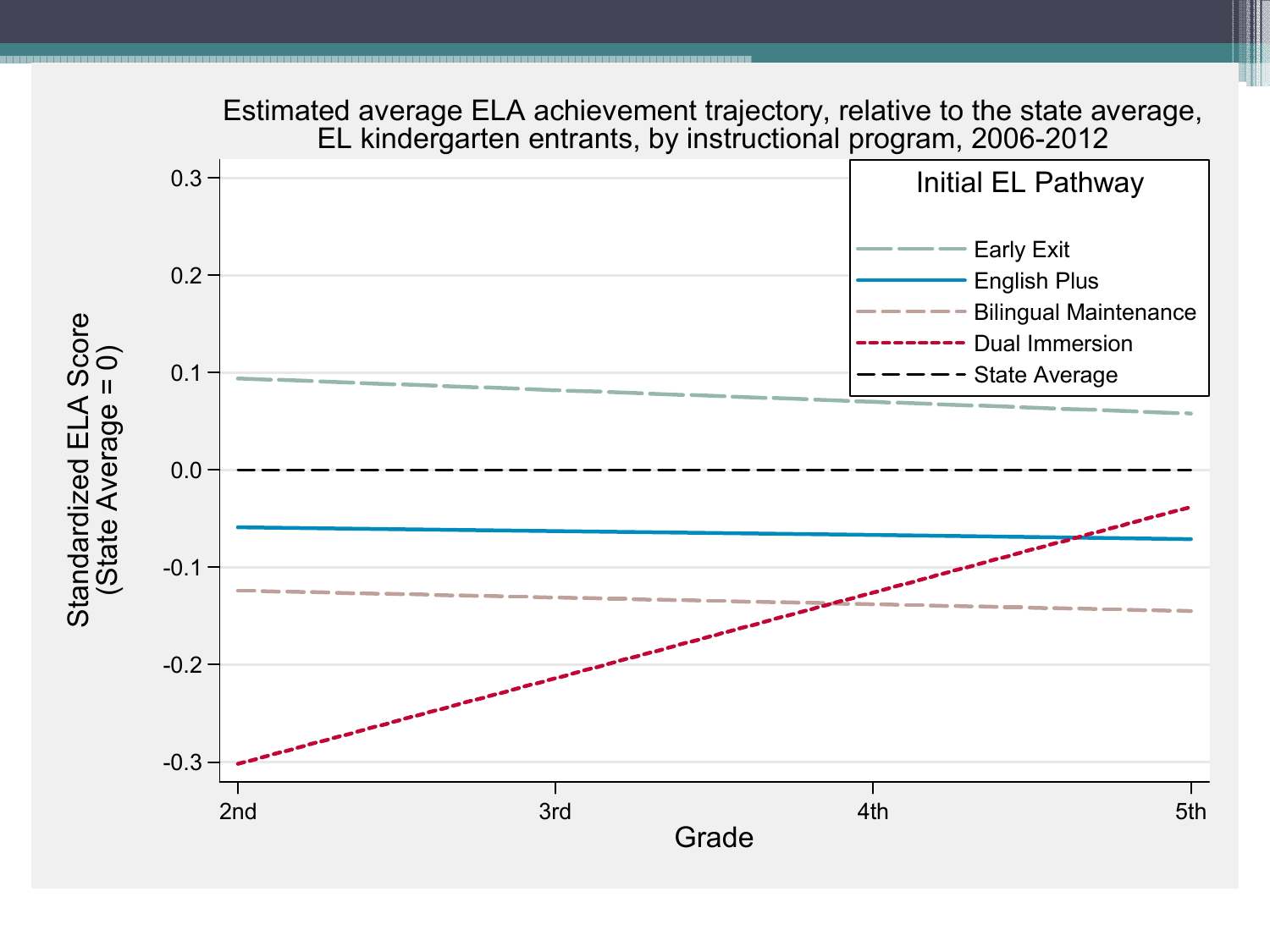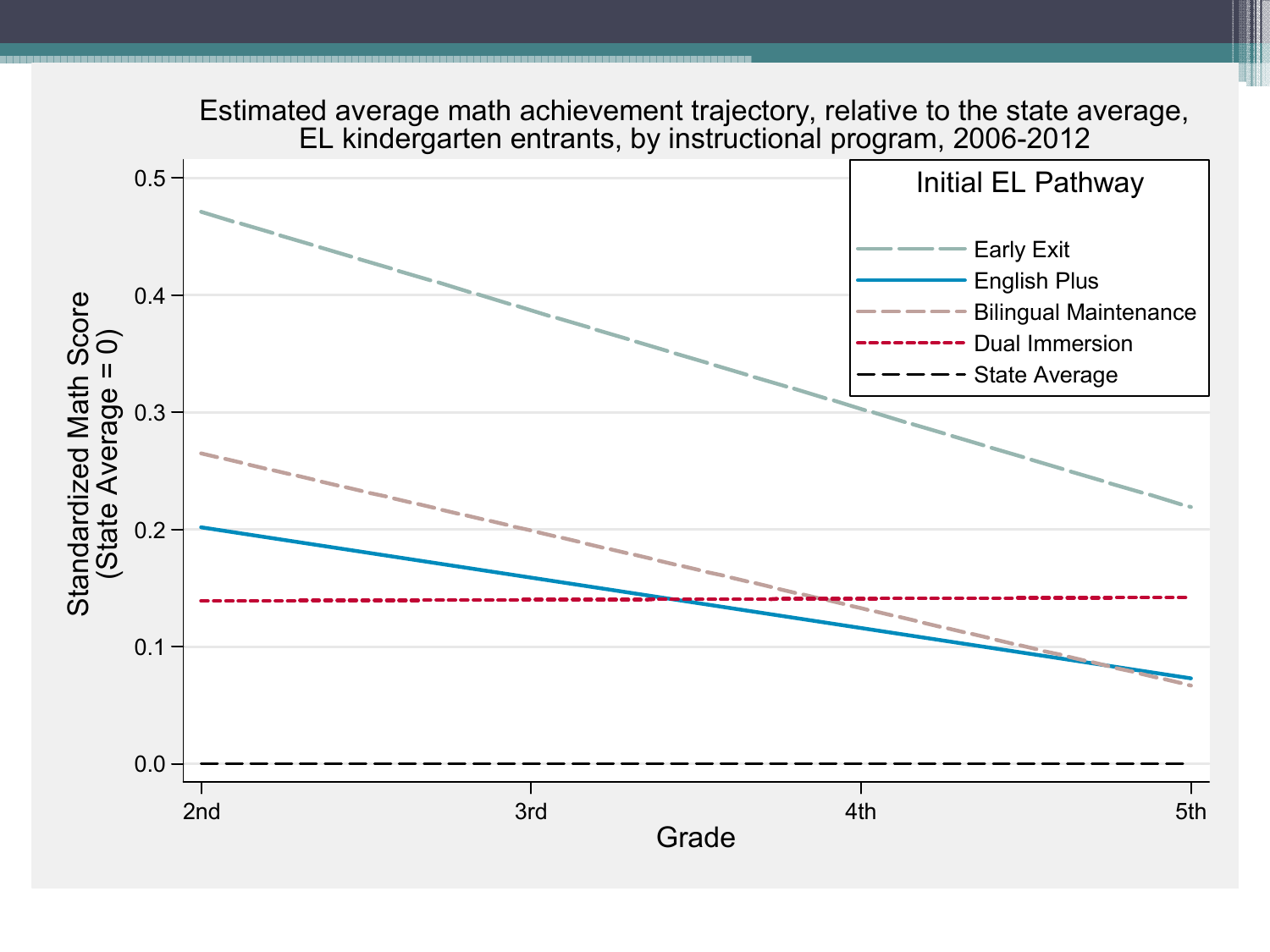#### Estimated average ELA trajectory, relative to state average: EL kindergarten entrants, by instructional program and ethnicity, 2006-2012, controlling for preferences

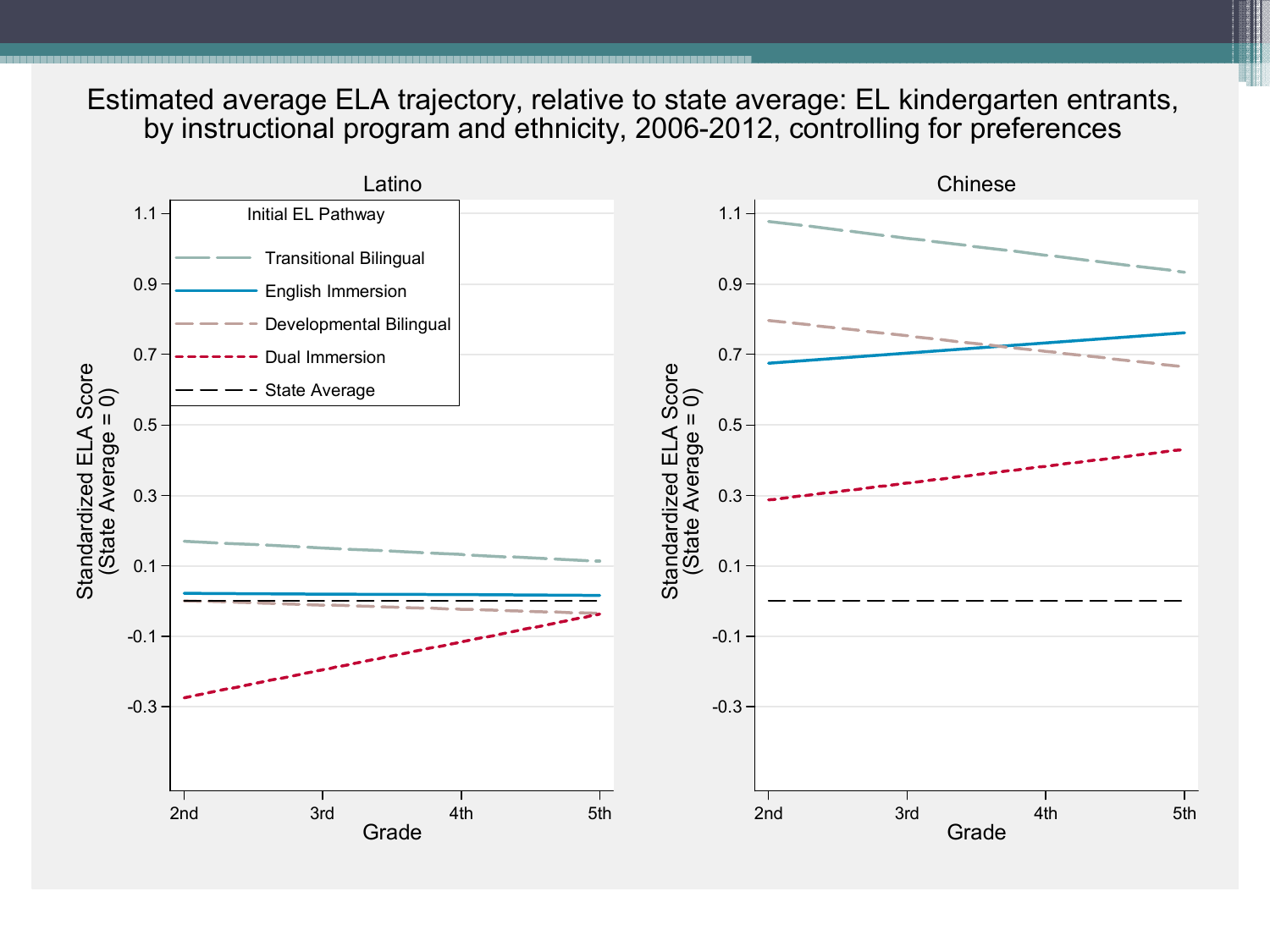#### Estimated average math trajectory, relative to state average: EL kindergarten entrants, by instructional program and ethnicity, 2006-2012, controlling for preferences

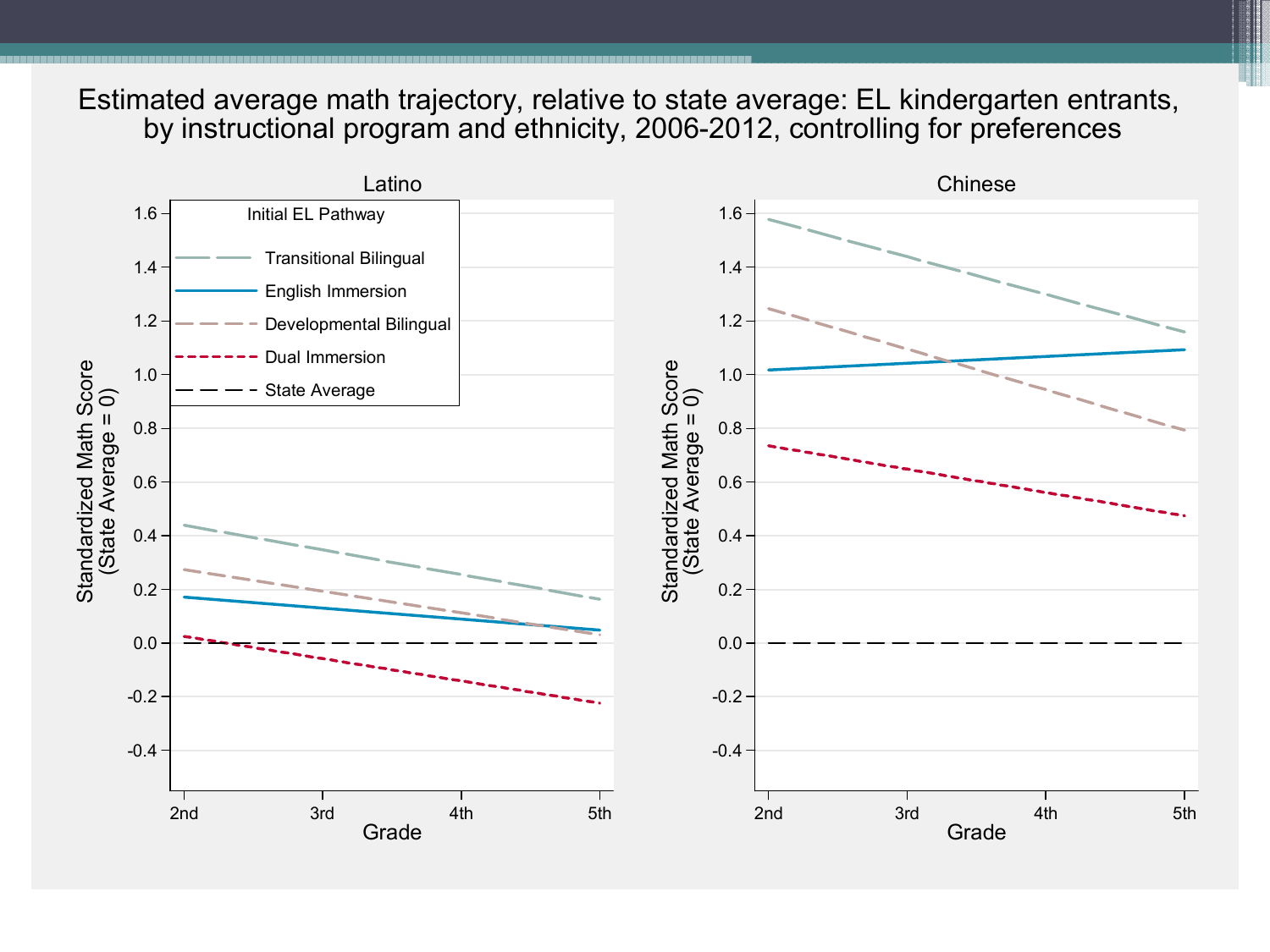# Policy/practice implications in SFUSD

- •District has created school-level EL report cards
- • Broad within-district dissemination of findings
	- Superintendent
	- Board
	- EL Staff
	- Community Forum
	- Information for parents
- •Policy and practice implications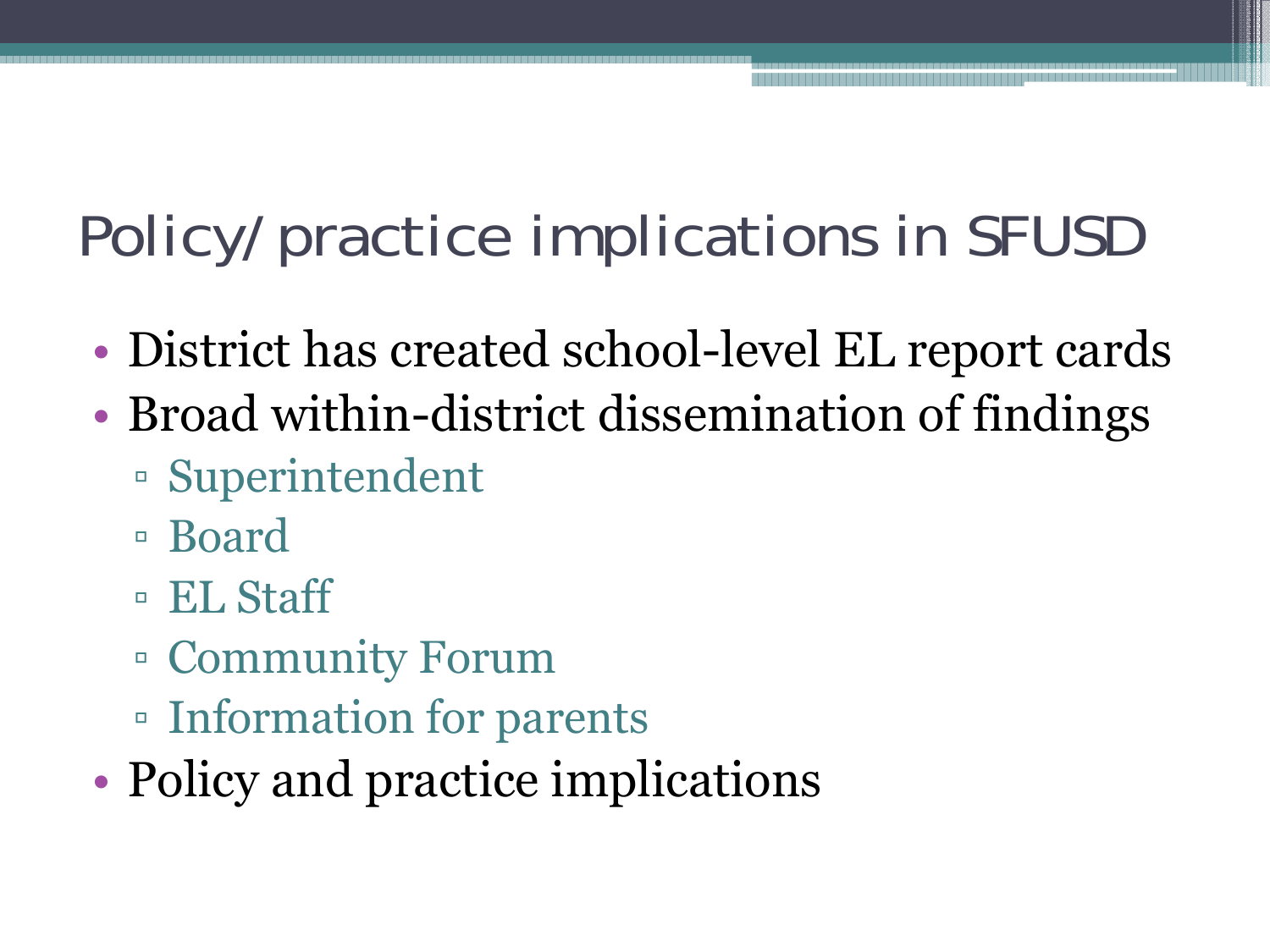### An example of the research informing school evaluation of EL instructional programs

The process of cleaning the district's data for English Learners has helped the district to be able to generate its own analysis of the achievement trends to share with key stakeholders and school sites.

#### **Classroom Profile by EL Pathway**



Achievement Assessments Office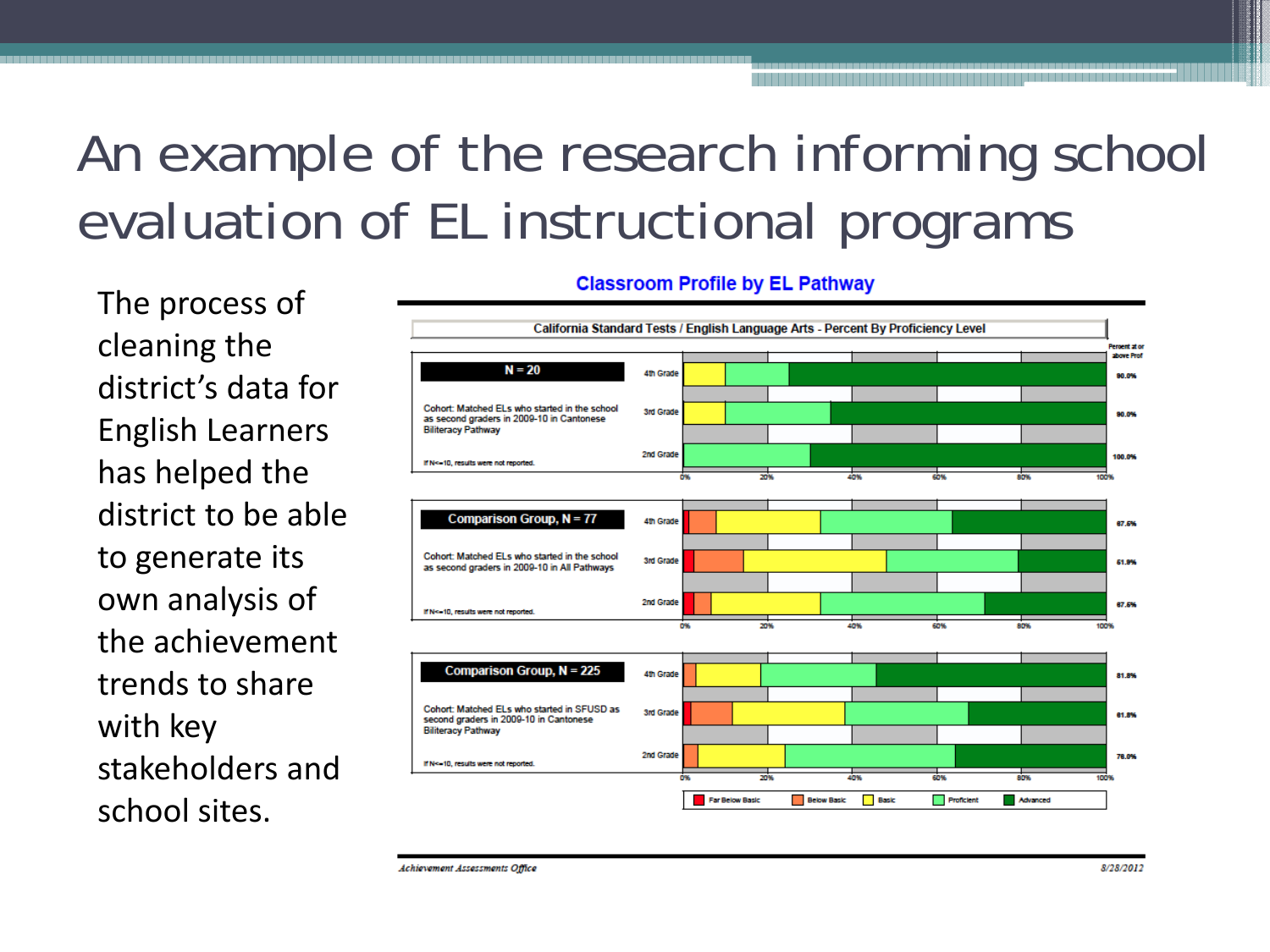### EL Pathway Data Impact on School Action Plans

|                 |                                                                                                                                                                                                                                                                                                                                                                                                                                                                       | <b>School Level Sample of Strategic Actions</b>                                                                                                                                                                                                                                                                                                                                                                                                                        |  |  |
|-----------------|-----------------------------------------------------------------------------------------------------------------------------------------------------------------------------------------------------------------------------------------------------------------------------------------------------------------------------------------------------------------------------------------------------------------------------------------------------------------------|------------------------------------------------------------------------------------------------------------------------------------------------------------------------------------------------------------------------------------------------------------------------------------------------------------------------------------------------------------------------------------------------------------------------------------------------------------------------|--|--|
|                 | <b>Pre EL Pathways</b>                                                                                                                                                                                                                                                                                                                                                                                                                                                | <b>Post EL Pathways</b>                                                                                                                                                                                                                                                                                                                                                                                                                                                |  |  |
| <b>School A</b> | Implement school-wide pull out program for<br>English Language Learners.                                                                                                                                                                                                                                                                                                                                                                                              | Vital components that must be in place for X<br>School's <b>dual language program</b> include clear<br>benchmarks in Chinese/Mandarin, assessments that<br>measure student progress toward those benchmarks,<br>curricular tools (texts etc.) to support students in<br>meeting benchmarks.                                                                                                                                                                            |  |  |
| <b>School B</b> | School-wide ELD instruction: All teachers are<br>receiving professional development in Results for<br>English Language Learners. In the spring of<br>2010, we tested and placed our students in<br>leveled groups. Each day, students begin with<br>their ELD teacher for targeted and systematic<br>English classes. Teachers meet in grade level<br>teams once per week with our Instructional<br>Reform Facilitator to look at student data and<br>design lessons. | <b>Biliteracy Program:</b> Class size reduction teacher for<br>the $5th$ grade and support personnel for $4th$ grade<br>(which will no longer have class size reduction) to<br>help provide a seamless bilingual program. These<br>supports make it possible for a one hour, content-<br>based native language block of instruction each<br>school day. These supports allow for two additional<br>ELD leveled class which benefits third, fourth and fifth<br>grades. |  |  |
| <b>Summary</b>  | Tend to be generalized across the school.                                                                                                                                                                                                                                                                                                                                                                                                                             | Tend to be very specific, grade level and program<br>focused.                                                                                                                                                                                                                                                                                                                                                                                                          |  |  |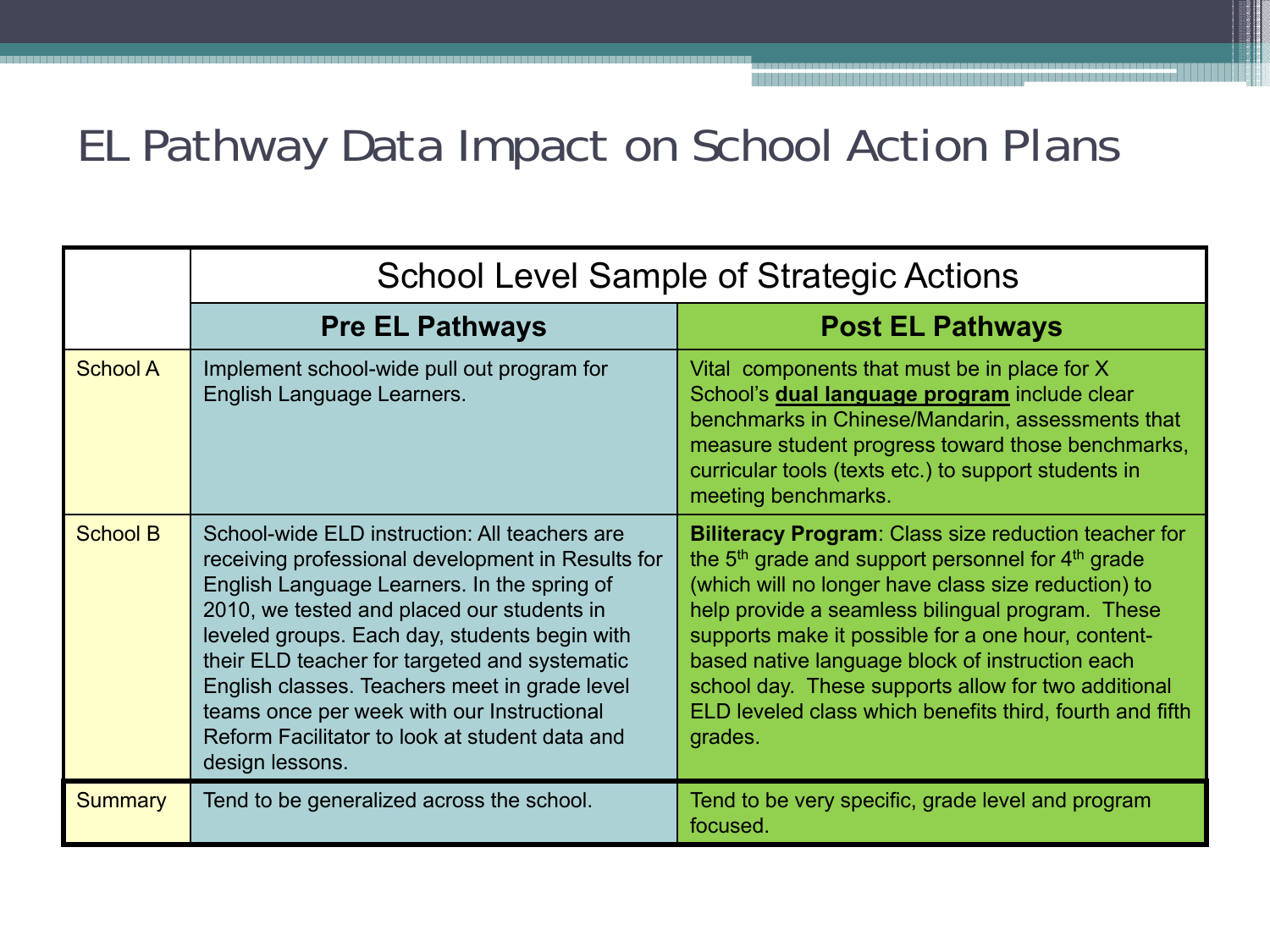# Moving Forward

### **Continue to enhance and expand EL pathways PreK-12:**

- Proactively recruit and hire bilingual and biliterate teachers to appropriately staff pathway expansions.
- Provide adequate professional development opportunities to effectively support language pathway teachers.
- Identify and/or develop target language instructional materials and assessments aligned to the core curriculum.
- Transition to the new English Language Development (ELD) Standards that will increase the rigor of dedicated and integrated ELD for English Learners.